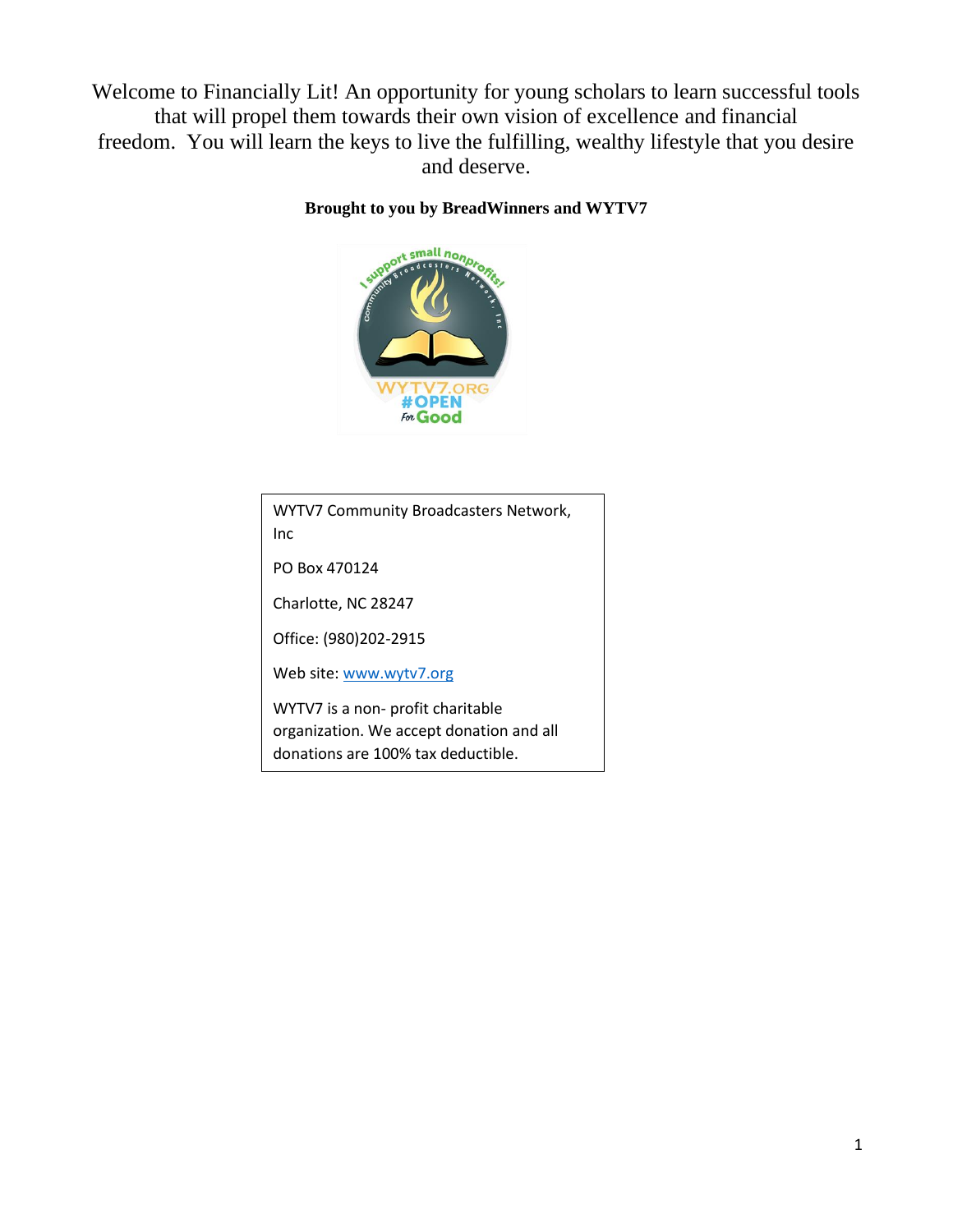# *Take Control of Your Future*

## **What Does Success Mean to You?**

| $\overbrace{\cdot}^{\cdot}$ "There's beauty in the struggle." – Jermaine Cole                                                                                                                                                  |  |
|--------------------------------------------------------------------------------------------------------------------------------------------------------------------------------------------------------------------------------|--|
| <b>How Do You Envision Your Own Success?</b>                                                                                                                                                                                   |  |
|                                                                                                                                                                                                                                |  |
| You have to decide to see that the same state of the same state of the same state of the same state of the same state of the same state of the same state of the same state of the same state of the same state of the same st |  |
|                                                                                                                                                                                                                                |  |

#### **Financial Literacy**

-The ability to use your own knowledge and skills to become financially stable by managing resources effectively

## **Financial Freedom**

-When one can make life decisions without being overly stressed about the financial impact because you are prepared.

## **Major Keys For Financial Success**

-Earnings -Create Assets--Not Liabilities -Needs Vs. Wants -Budgeting -Savings & Investing

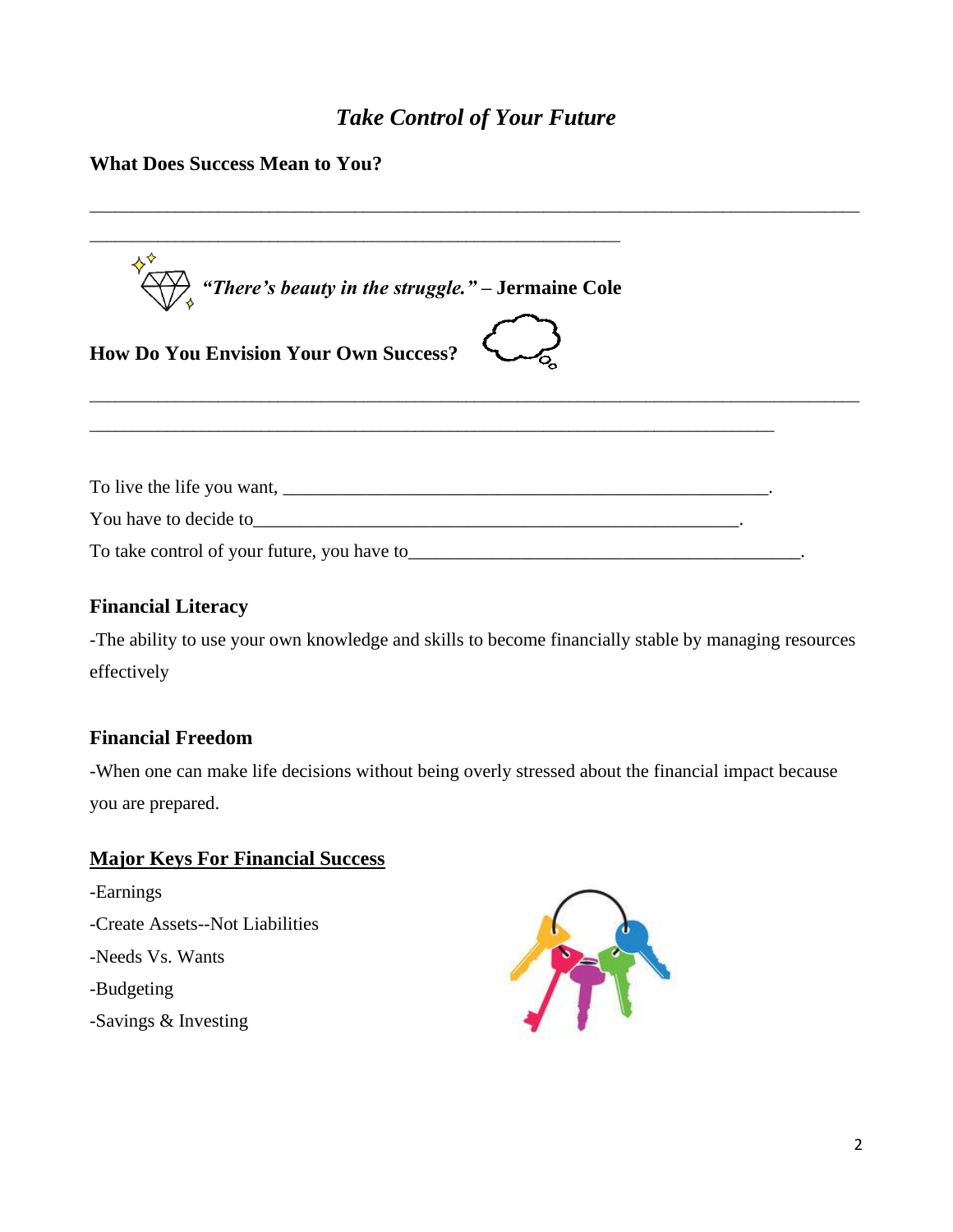## **Earnings**

#### **Tips for maximizing earnings:**

- •Have multiple forms of income
- •Develop passive forms of income (income that does not require your own labor)

-\_\_\_\_\_\_\_\_\_\_\_\_\_\_\_\_\_\_\_\_\_\_\_\_\_\_\_\_\_\_\_\_\_\_\_\_\_\_\_\_\_\_\_\_\_\_\_\_\_\_\_\_\_\_\_\_\_\_\_\_\_\_\_\_\_

•Value your own on time

\_\_\_\_\_\_\_\_\_\_\_\_\_\_\_\_\_\_

\_\_\_\_\_\_\_\_\_\_\_\_\_\_\_\_\_\_

\_\_\_\_\_\_\_\_\_\_\_\_\_\_\_\_\_\_

\_\_\_\_\_\_\_\_\_\_\_\_\_\_\_\_\_\_

\_\_\_\_\_\_\_\_\_\_\_\_\_\_\_\_\_\_

\_\_\_\_\_\_\_\_\_\_\_\_\_\_\_\_\_\_

\_\_\_\_\_\_\_\_\_\_\_\_\_\_\_\_\_\_

\_\_\_\_\_\_\_\_\_\_\_\_\_\_\_\_\_\_

\_\_\_\_\_\_\_\_\_\_\_\_\_\_\_\_\_\_

\_\_\_\_\_\_\_\_\_\_\_\_\_\_\_\_\_\_

\_\_\_\_\_\_\_\_\_\_\_\_\_\_\_\_\_\_

\_\_\_\_\_\_\_\_\_\_\_\_\_\_\_\_\_\_

#### **Needs Vs. Wants**

#### **Wants**

- Things we would like to have
- Things that are not necessary to survival

#### **Needs**

\_\_\_\_\_\_\_\_\_\_\_\_\_\_\_\_\_\_

\_\_\_\_\_\_\_\_\_\_\_\_\_\_\_\_\_\_

\_\_\_\_\_\_\_\_\_\_\_\_\_\_\_\_\_\_

\_\_\_\_\_\_\_\_\_\_\_\_\_\_\_\_\_\_

\_\_\_\_\_\_\_\_\_\_\_\_\_\_\_\_\_\_

\_\_\_\_\_\_\_\_\_\_\_\_\_\_\_\_\_\_

\_\_\_\_\_\_\_\_\_\_\_\_\_\_\_\_\_\_

\_\_\_\_\_\_\_\_\_\_\_\_\_\_\_\_\_\_

\_\_\_\_\_\_\_\_\_\_\_\_\_\_\_\_\_\_

\_\_\_\_\_\_\_\_\_\_\_\_\_\_\_\_\_\_

\_\_\_\_\_\_\_\_\_\_\_\_\_\_\_\_\_\_

\_\_\_\_\_\_\_\_\_\_\_\_\_\_\_\_\_\_

- Things we can not do without
- Things we must have to survive

Gv, رواتي

d

 $\widetilde{\phantom{m}}$ 

## **Budgeting**

- Helps individuals allocate their money accordingly and reasonably
- Best to have a physical, tangible budget, NOT just mental

• \_\_\_\_\_\_\_\_\_\_\_\_\_\_\_\_\_\_\_\_\_\_\_\_\_\_\_\_\_\_\_\_\_\_\_\_\_\_\_\_\_\_\_\_

 $\bullet$   $\qquad \qquad \qquad \qquad \qquad \qquad \qquad \qquad \qquad \qquad \qquad \qquad \qquad \qquad \qquad \qquad \qquad \qquad \qquad \qquad \qquad \qquad \qquad \qquad \qquad \qquad \qquad \qquad \qquad \qquad \qquad \qquad \qquad \qquad \qquad \qquad \qquad \qquad \qquad \qquad \qquad \qquad \qquad \q$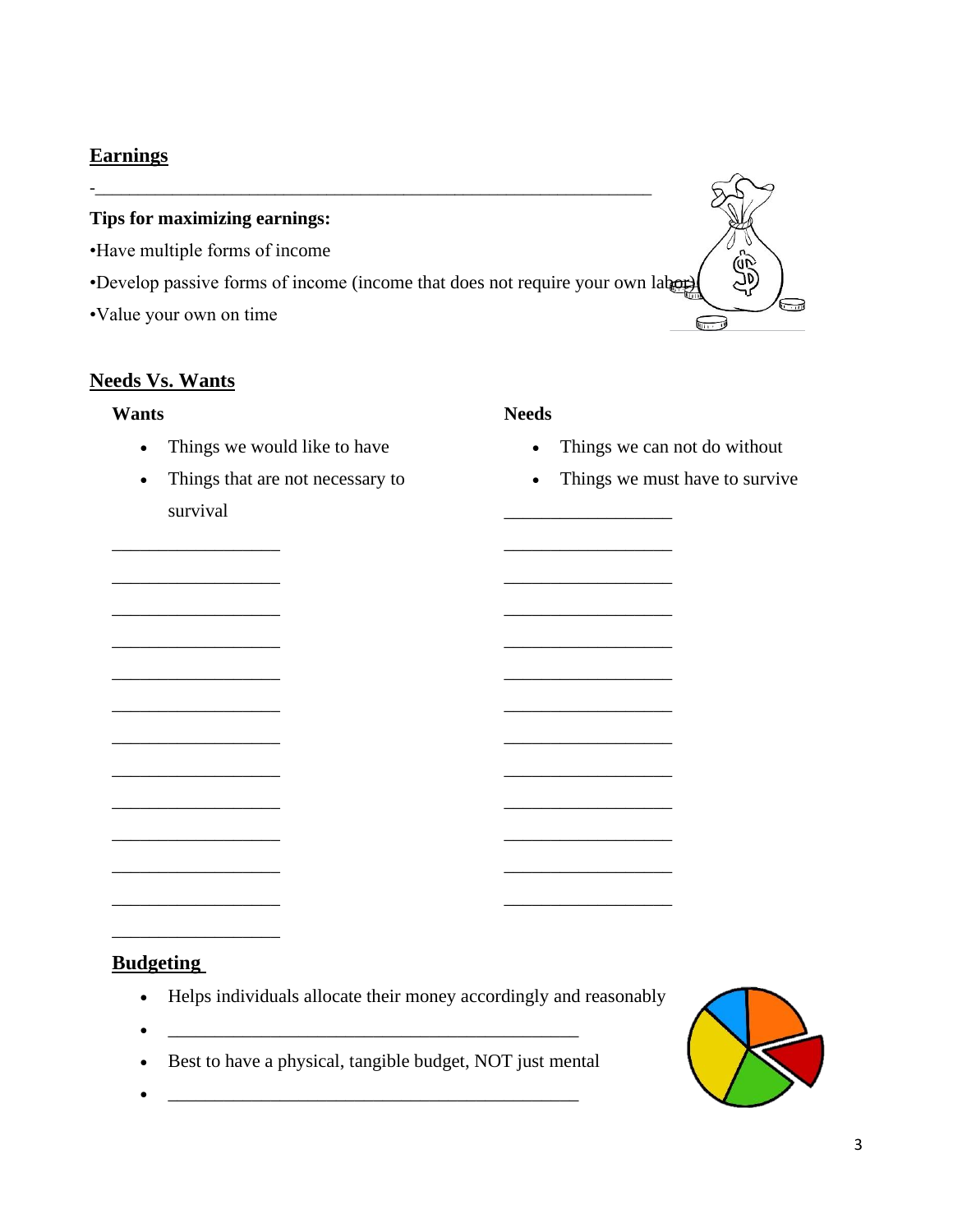## **Create Assets—Not Liabilities**

#### **Assets**

- A \_\_\_\_\_\_\_\_\_ with economic (or personal) \_\_\_\_\_\_\_\_ that an individual owns
- Expectation that it will provide future \_\_\_\_\_\_\_\_\_\_\_\_\_

#### **Liabilities**

- Something one is \_\_\_\_\_\_\_\_\_\_\_\_\_\_\_\_ for that portrays a \_\_\_\_\_\_\_\_\_\_\_\_\_\_\_\_\_\_\_\_\_\_\_\_
- Puts owner at a \_\_\_\_\_\_\_\_\_\_\_\_\_\_\_\_

Asses create  $\frac{1}{1}$  + + + + +

Liabilities create \_\_\_\_\_\_\_\_\_\_\_\_\_\_\_ ------

#### **Your goal is to:**

- \_\_\_\_\_\_\_\_\_\_\_\_\_\_\_\_\_\_\_\_\_\_\_\_\_\_\_
- 

## **Savings & Investing**

#### **Savings**

- Putting aside money \_\_\_\_\_\_\_\_\_\_\_\_\_\_\_\_\_\_\_\_\_\_\_\_
- The amount that is  $\blacksquare$
- May need money for emergency expenses
- Leads to comfortability for retirement and vacations

#### **Investing**

- Placing money places where \_\_\_\_\_\_\_\_\_\_\_\_\_\_\_\_\_\_\_\_\_\_\_\_\_\_\_\_\_\_\_\_\_
- A tool for \_\_\_\_\_\_\_\_\_\_\_\_\_\_\_\_\_\_\_\_\_\_\_\_\_\_, but it's not only for the wealthy.
- Invest \_\_\_\_\_\_\_\_\_\_\_\_\_\_
- Invest



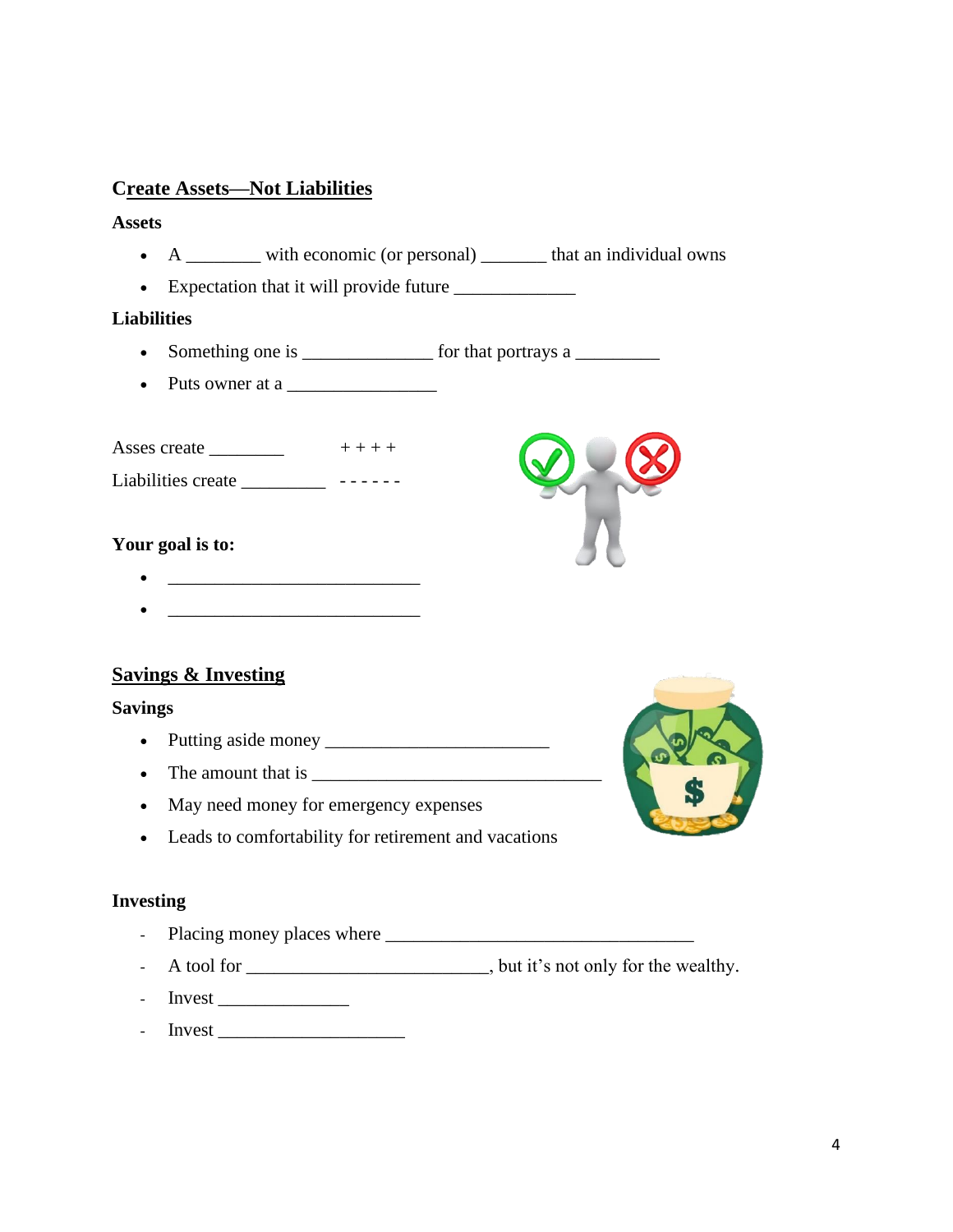## **Top Reading Selections for Financial Literacy**

- 1. *Think and Grow Rich* by Napolean Hill
- 2. *Rich Dad, Poor Dad* by Robert Kiyosaki
- 3. *The Total Money Makeover* by David Ramsey
- 4. *The Millionaire Next Door* by Thomas J. Stanley and William D. Danko
- 5. *The Richest Man in Babylon* by George S. Clason

#### **Key Takeaways**

| $\bullet$ $\_\_$                           |
|--------------------------------------------|
|                                            |
|                                            |
|                                            |
| • <u>—————————————————————————————————</u> |
|                                            |
|                                            |
|                                            |
|                                            |
|                                            |
|                                            |
|                                            |
|                                            |
|                                            |
|                                            |

# *Money Basics*

\_\_\_\_\_\_\_\_\_\_\_\_\_\_\_\_- When you put money in your bank account

\_\_\_\_\_\_\_\_\_\_\_\_\_\_\_\_- When you take money out your bank account



\_\_\_\_\_\_\_\_\_\_\_\_\_\_\_\_- Bank account that allows easy access to your money

- Account you can store money in you don't need right away but still access it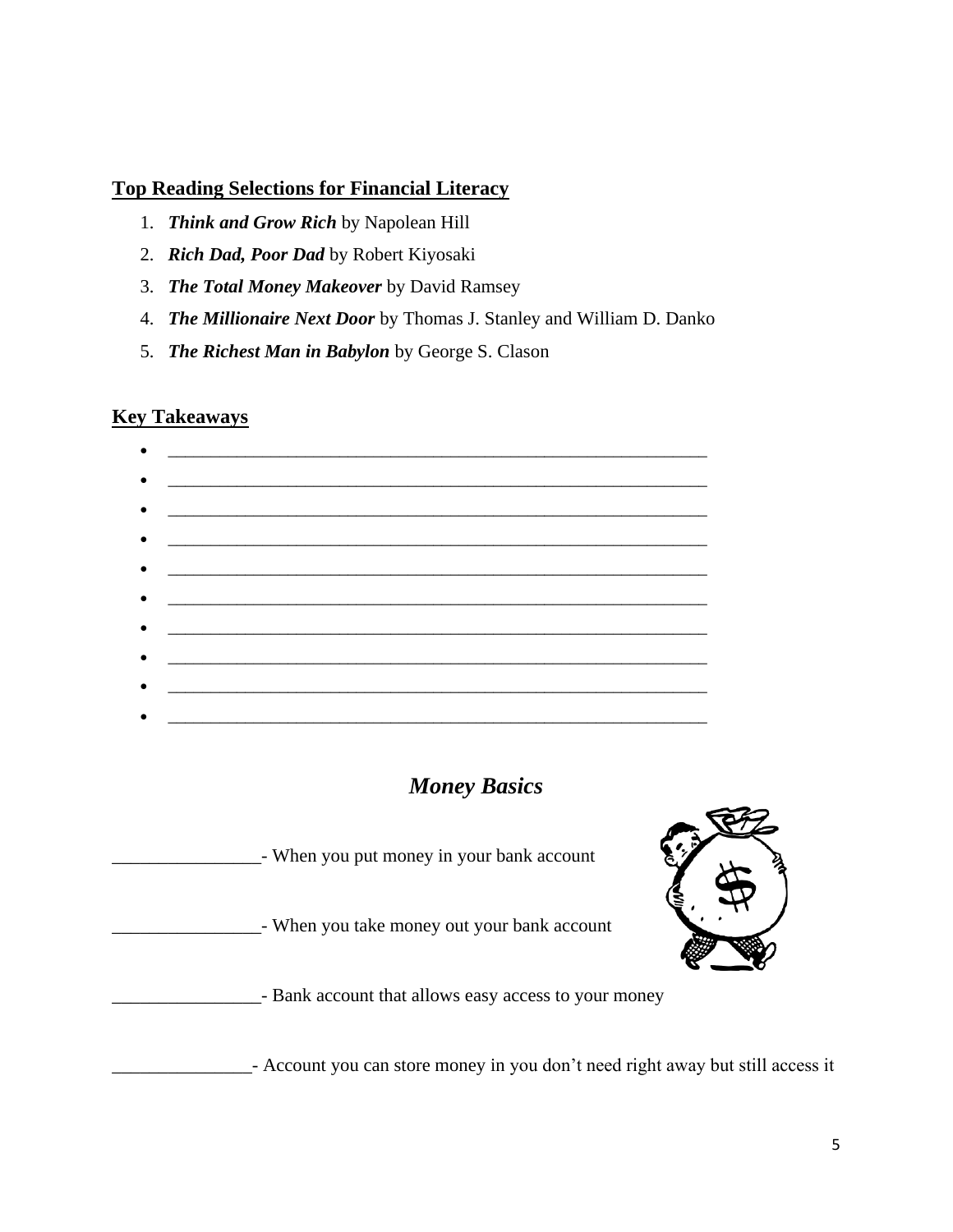## **Budgeting Tips**

- Don't try to keep up with the Kardashians
- Keep a physical or electronic budget
- Don't set your budget too strict
- Don't forget to include annual, semi-annual, and other irregular payments
- Include a savings category
- Remember you will run into emergencies
- Remember to look at your budget regularly
- Budget with a purpose
- Align your budget with your goals and values

## **Which app is used for budgeting?** \_\_\_\_\_\_\_\_\_\_\_\_\_\_\_\_\_\_

\_\_\_\_\_\_\_\_\_\_\_\_\_\_\_\_\_\_\_\_\_\_\_\_\_\_ -A cost that does not change from time period to time period

Examples: Rent and Netflix

\_\_\_\_\_\_\_\_\_\_\_\_\_\_\_\_\_\_\_\_\_\_\_\_\_\_- A cost that changes each time period based on some

determining factor

Examples: Phone bills and grocery bills

**Example 2** - A cost that only occurs at certain times or when certain things happen

Examples: Home repairs and car payments

\_\_\_\_\_\_\_\_\_\_\_\_\_\_\_\_\_\_\_\_\_\_\_

\_\_\_\_\_\_\_\_\_\_\_\_\_\_\_\_\_\_\_\_\_\_\_

\_\_\_\_\_\_\_\_\_\_\_\_\_\_\_\_\_\_\_\_\_\_\_

\_\_\_\_\_\_\_\_\_\_\_\_\_\_\_\_\_\_\_\_\_\_\_

#### **What are ways you could make money without having to go get a job?**

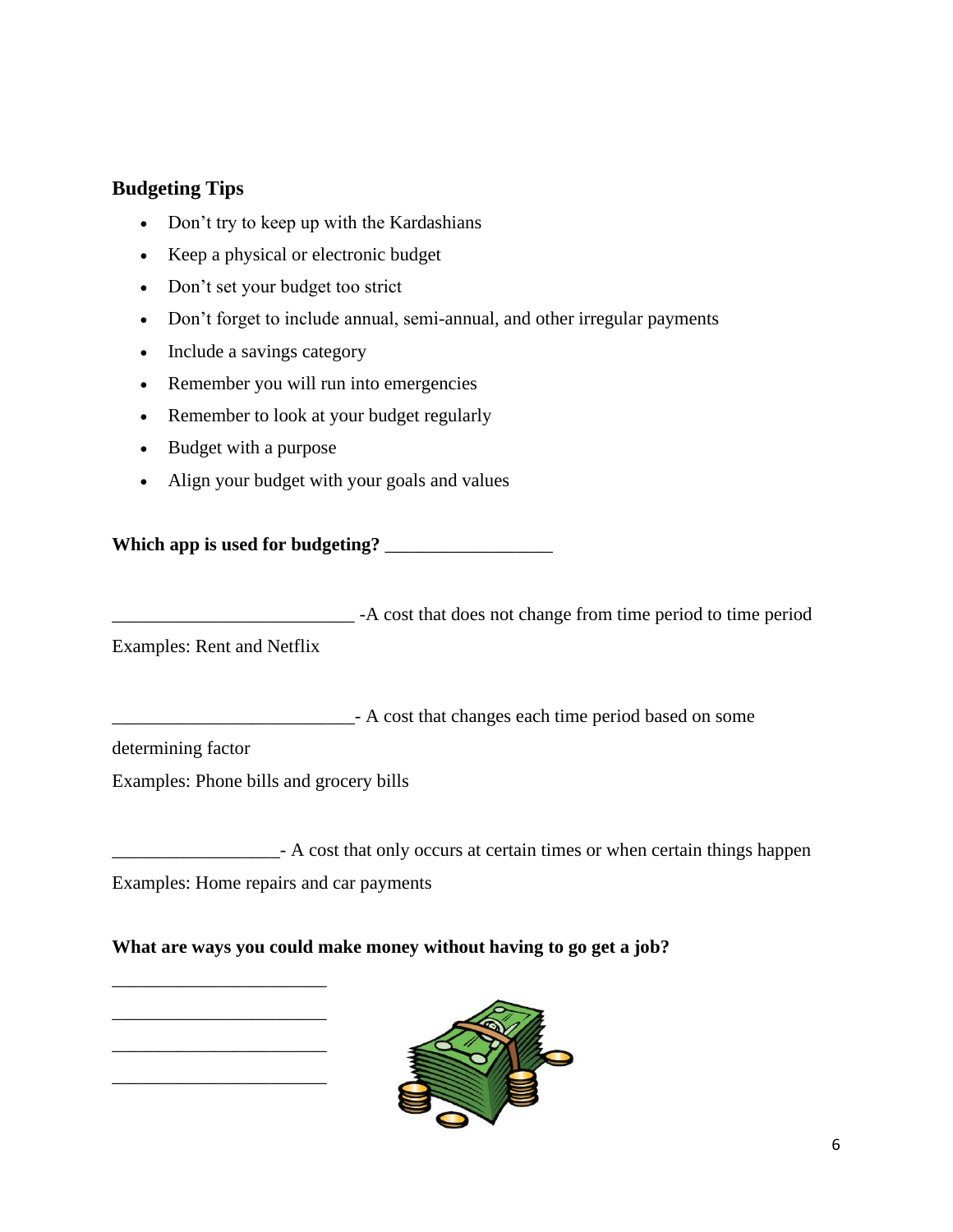## **Types of Income**

\_\_\_\_\_\_\_\_\_\_\_- Earned income that requires your time. You work for your money \_\_\_\_\_\_\_\_\_\_\_- Capital gain income from stocks, bonds, 401k, etc. Involves risk. **Example 1** Cashflow income from owned businesses, rent, or money that works for you.

## *Goal Setting*



#### **What's a Goal?**

-An \_\_\_\_\_\_\_\_\_\_\_\_\_\_\_\_\_\_\_\_\_\_\_\_\_\_\_\_\_\_\_\_\_ that a person or a group people envision, plan and

commit to achieve.

#### **Why Should We Set Goals?**

- 1. Goals
- 2. Goals trigger behavior
- 3. Goals give you motivation
- 4. Goals help build character
- 5. Goals tell you what you truly want
- 6. Goals allow you to measure progress
- 7. Goals allow you to believe in yourself
- 8. Goals \_\_\_\_\_\_\_\_\_\_\_\_\_\_\_\_\_\_\_\_\_\_\_\_\_\_\_\_\_\_\_\_\_\_\_\_\_\_\_\_\_\_\_\_\_\_\_\_\_\_

Goals are the \_\_\_\_\_\_\_\_\_\_\_\_\_\_\_ to our dreams.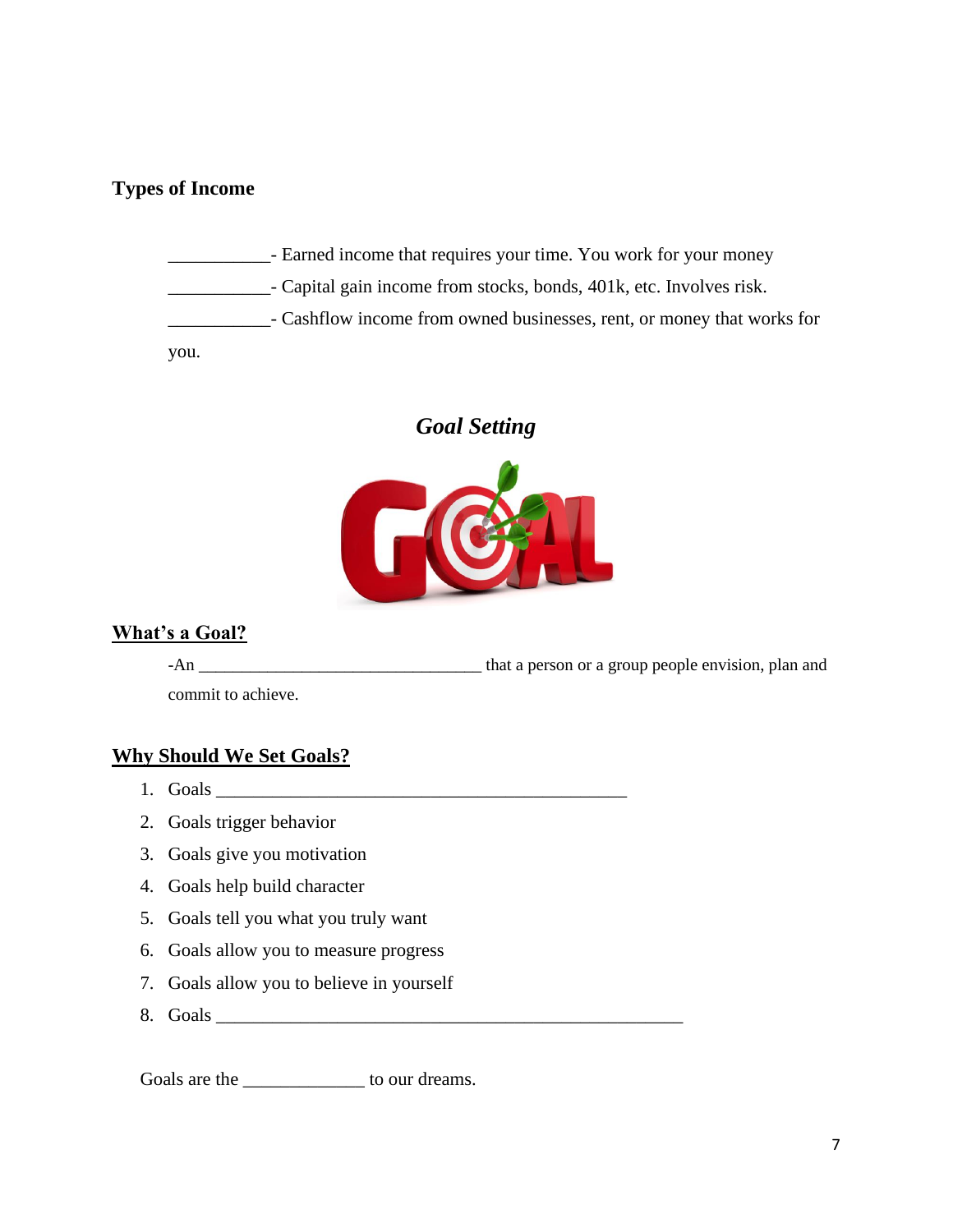## **SMART Goals**

**S-\_\_\_\_\_\_\_\_\_\_\_\_\_\_\_** • State exactly what you want to accomplish **M-\_\_\_\_\_\_\_\_\_\_\_\_\_\_\_** • Use smaller, mini-goals to measure progress **A-\_\_\_\_\_\_\_\_\_\_\_\_\_\_\_** • Make your goal reasonable **R-\_\_\_\_\_\_\_\_\_\_\_\_\_\_\_** • Set a goal that is relevant to your life

**T-\_\_\_\_\_\_\_\_\_\_\_\_\_\_\_**

• Give yourself time but set a deadline

## **Benefits of Goal Setting**

- One can improve \_\_\_\_\_\_\_\_\_\_\_\_\_\_\_\_\_
- Increases awareness of one's strengths and weaknesses
- Gain experiences of success and failure
- Promotes effective visualization
- $\overline{\phantom{a}}$  ,  $\overline{\phantom{a}}$  ,  $\overline{\phantom{a}}$  ,  $\overline{\phantom{a}}$  ,  $\overline{\phantom{a}}$  ,  $\overline{\phantom{a}}$  ,  $\overline{\phantom{a}}$  ,  $\overline{\phantom{a}}$  ,  $\overline{\phantom{a}}$  ,  $\overline{\phantom{a}}$  ,  $\overline{\phantom{a}}$  ,  $\overline{\phantom{a}}$  ,  $\overline{\phantom{a}}$  ,  $\overline{\phantom{a}}$  ,  $\overline{\phantom{a}}$  ,  $\overline{\phantom{a$
- Encourages prioritization
- One defines reality and separates it from wishful thinking
- Building responsibility for one's self
- Improves  $\_\_$

**"***Set your goals high, and don't stop till you get there***"** - Bo Jackson (Only professional football and baseball all-star ever)

**"***A goal should scare you a little and excite you a lot." –* Joe Vitale (Author who went from homeless to a millionaire)



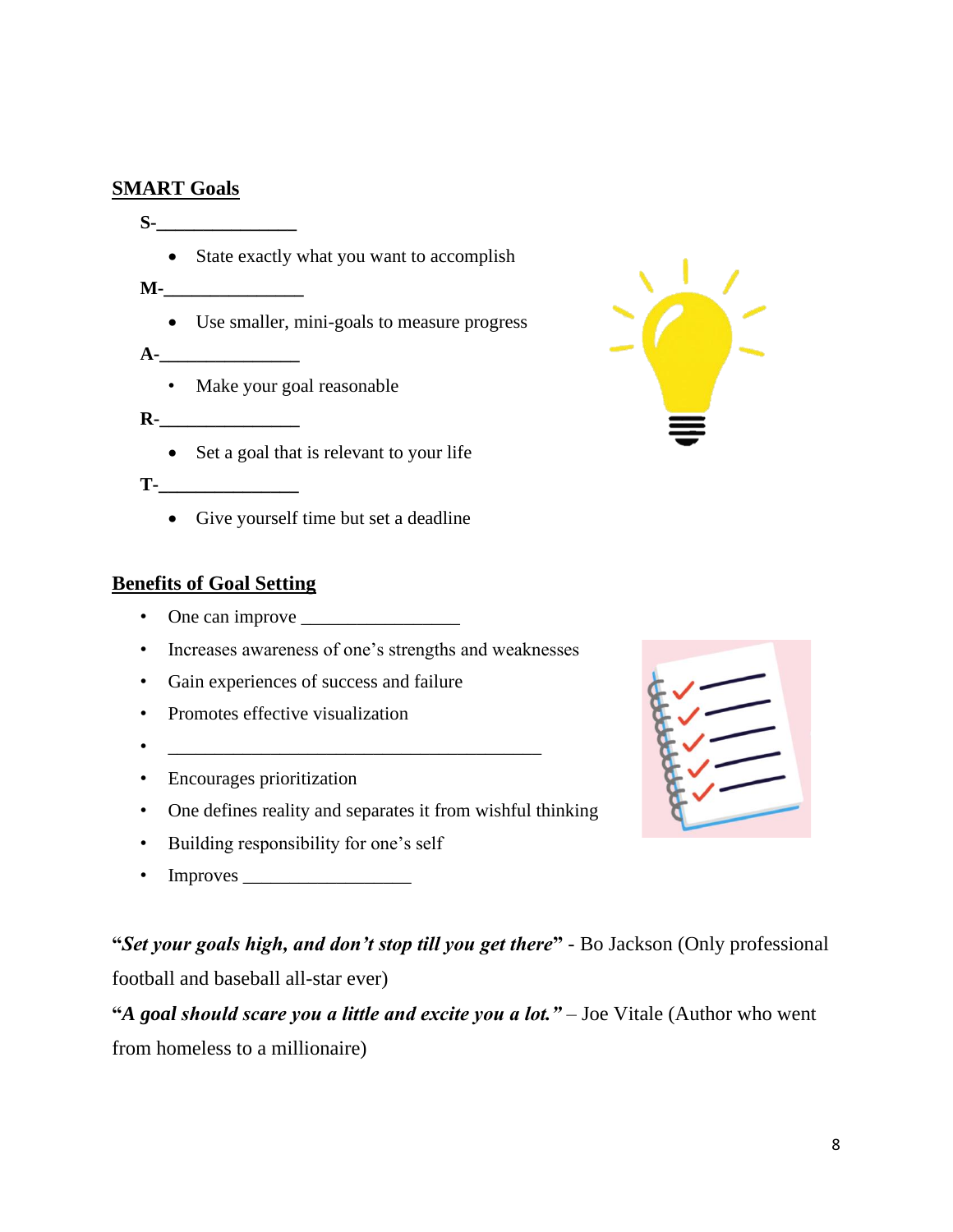## Write 5 Goals You Want To Accomplish This Year

|    | 2. $\qquad \qquad$          |
|----|-----------------------------|
|    |                             |
|    |                             |
|    | 4. $\overline{\phantom{a}}$ |
| 5. |                             |

## Write 5 Goals You Want To Accomplish In The Next 5 Years

| 2. $\overline{\phantom{a}}$ |
|-----------------------------|
| $\frac{3}{2}$               |
|                             |
|                             |
|                             |

## Write 5 Goals You Want To Accomplish In The Next 10 Years

|    | 1. <u>________________________________</u> |  |
|----|--------------------------------------------|--|
|    |                                            |  |
|    |                                            |  |
|    |                                            |  |
| 5. |                                            |  |
|    |                                            |  |

## **6 Success Secrets to Achieving Your Goals**

- 1. Write clear and measurable goals
- 2. Create a specific action plan for each goal
- 3. Read your goals daily and visualize yourself accomplishing them
- 4. Reflect on your progress to see if you are on target
- 5. Revise your action plans if needed
- 6. Celebrate your accomplishments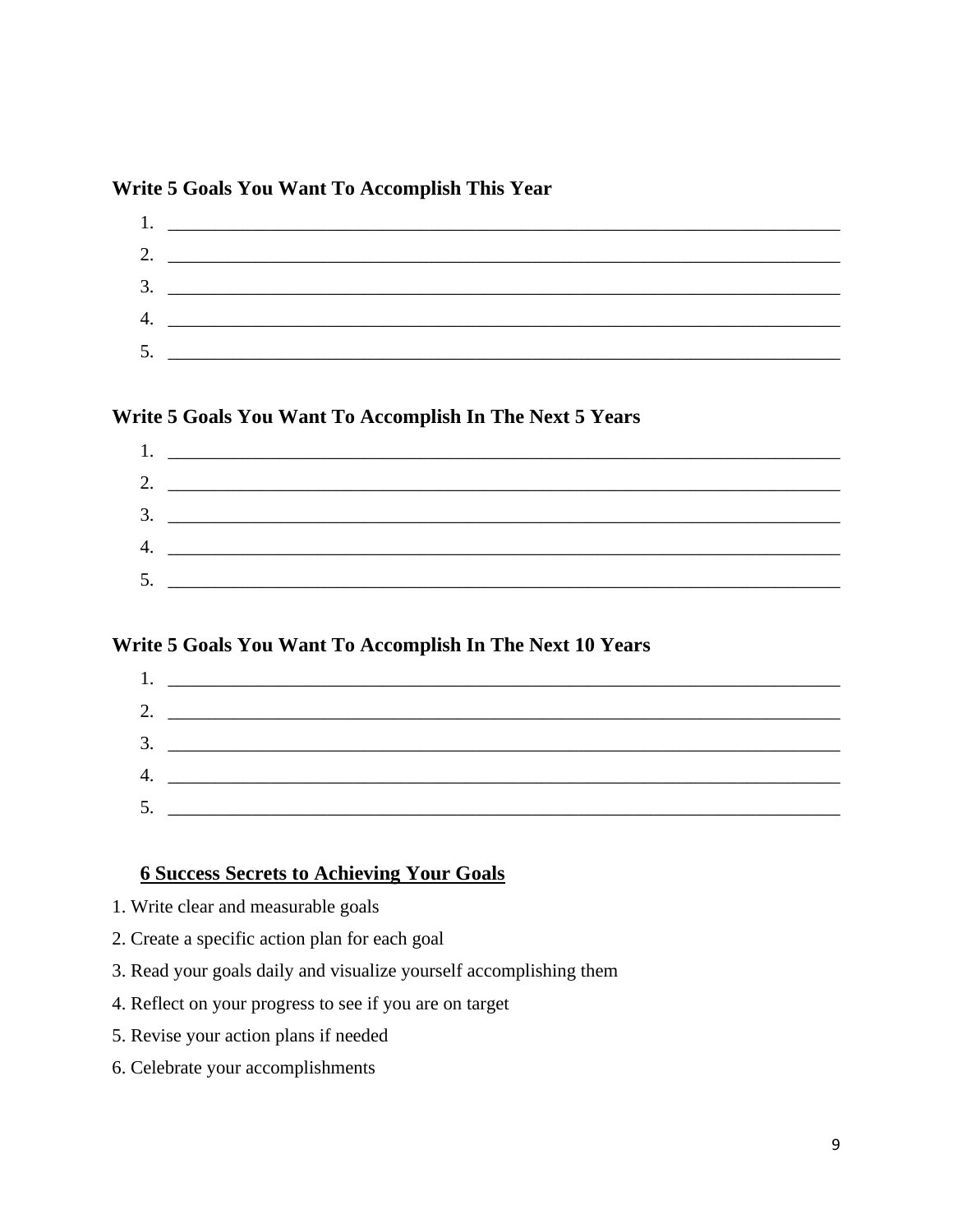"*Anything's possible, you gotta dream like you've never seen obstacles."* **-**J. Cole

# *The Power of Networking*



## **What is networking?**

Networking is the action or process of interacting with others to exchange information and develop professional or social contacts.

## **Why is it important to network?**

- Most experts agree the \_\_\_\_\_\_\_\_\_\_\_\_\_\_\_\_\_\_\_\_\_\_\_\_\_\_ often are the most successful.
- Almost all successful individuals you know had relationships that either got them to a high level of success or push their level of success to new heights.
- can pay back greatly later in your career.

## **Benefits of Networking**

- 1. Get \_\_\_\_\_\_\_\_\_\_\_\_\_\_\_\_
- 2. Get Access to Job Opportunities and Career Advances
- $3.$  Build
- 4. Access More Knowledge
- 5. Gain A \_\_\_\_\_\_\_\_\_\_\_\_\_\_\_\_\_\_\_\_\_\_\_
- 6. Get Career Advice and Support
- 7. Develop Long-Lasting Personal Relationships
- 8. Find A Job/Opportunity \_\_\_\_\_\_\_\_\_\_\_\_\_\_\_

## **Who's in your current network?**

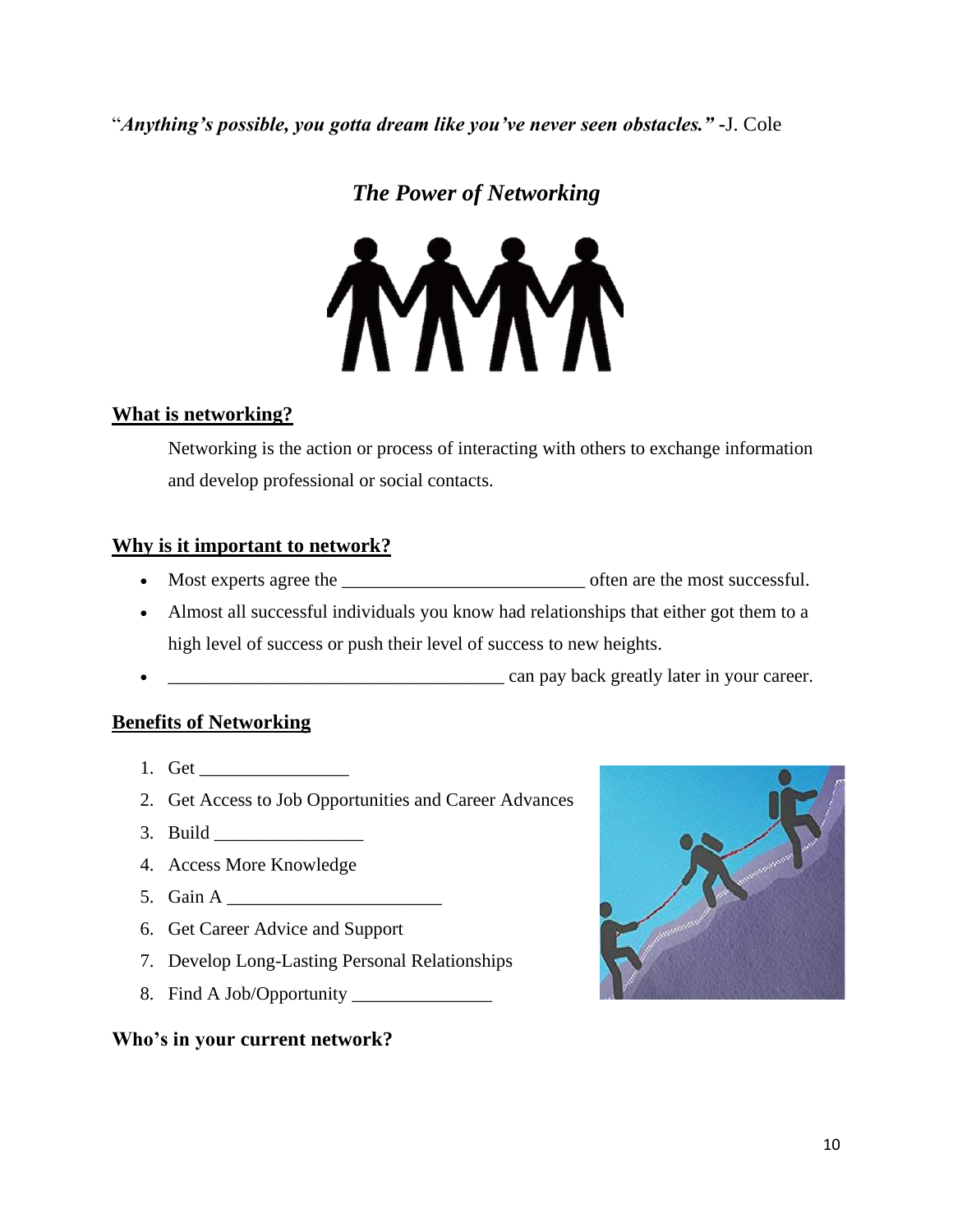## **Networking Tips**

- 1. Include the Right People
- 2. Network Online
- 3. Attend Networking Events
- 4. Make A Gameplan
- 5. Follow Up
- 6. Keep In Touch and Work Your Network
- 7. Give Back To Your Network



## **The Email That Never Fails**

"Student Who Needs Your Advice"

# *All About Finances*

\_\_\_\_\_\_\_\_\_\_\_\_\_\_\_\_\_\_\_\_\_\_\_\_\_\_\_\_\_\_\_\_\_\_\_\_\_\_\_\_\_\_\_\_\_\_\_\_\_\_\_\_\_\_\_\_\_\_\_\_\_\_\_\_\_\_\_\_\_\_\_\_\_\_\_\_\_\_

\_\_\_\_\_\_\_\_\_\_\_\_\_\_\_\_\_\_\_\_\_\_\_\_\_\_\_\_\_\_\_\_\_\_\_\_\_\_\_\_\_\_\_\_\_\_\_\_\_\_\_\_\_\_\_\_\_\_\_\_\_\_\_\_\_\_\_\_\_\_\_\_\_\_\_\_\_\_

## **Broke Vs. Wealthy Habits**

| <b>Broke Habits</b>                                                                      | Blame others for failure                                                                                                                                                                                                                                                                                                                                                                                               |
|------------------------------------------------------------------------------------------|------------------------------------------------------------------------------------------------------------------------------------------------------------------------------------------------------------------------------------------------------------------------------------------------------------------------------------------------------------------------------------------------------------------------|
| $\frac{\qquad \qquad}{\qquad \qquad}$ goals                                              | <b>Hold Grudges</b>                                                                                                                                                                                                                                                                                                                                                                                                    |
| trend                                                                                    | change                                                                                                                                                                                                                                                                                                                                                                                                                 |
| Dress like you're rich                                                                   | <b>Wealthy Habits</b>                                                                                                                                                                                                                                                                                                                                                                                                  |
| <u>__________________________</u> daily                                                  | $\frac{\phantom{aaaa}}{\phantom{aaaa}}$ goals                                                                                                                                                                                                                                                                                                                                                                          |
| Invest into $\frac{1}{\sqrt{1-\frac{1}{2}}}\left  \frac{1}{\sqrt{1-\frac{1}{2}}}\right $ | $\frac{1}{2}$ trend                                                                                                                                                                                                                                                                                                                                                                                                    |
| every weekend                                                                            | Clothes aren't important                                                                                                                                                                                                                                                                                                                                                                                               |
| Criticize                                                                                | daily<br><u> 1989 - Johann Barbara, martxa alemaniar a</u>                                                                                                                                                                                                                                                                                                                                                             |
|                                                                                          | Invest into $\frac{1}{\sqrt{1-\frac{1}{\sqrt{1-\frac{1}{\sqrt{1-\frac{1}{\sqrt{1-\frac{1}{\sqrt{1-\frac{1}{\sqrt{1-\frac{1}{\sqrt{1-\frac{1}{\sqrt{1-\frac{1}{\sqrt{1-\frac{1}{\sqrt{1-\frac{1}{\sqrt{1-\frac{1}{\sqrt{1-\frac{1}{\sqrt{1-\frac{1}{\sqrt{1-\frac{1}{\sqrt{1-\frac{1}{\sqrt{1-\frac{1}{\sqrt{1-\frac{1}{\sqrt{1-\frac{1}{\sqrt{1-\frac{1}{\sqrt{1-\frac{1}{\sqrt{1-\frac{1}{\sqrt{1-\frac{1}{\sqrt{1-\$ |
| Think they know it all                                                                   | every weekend                                                                                                                                                                                                                                                                                                                                                                                                          |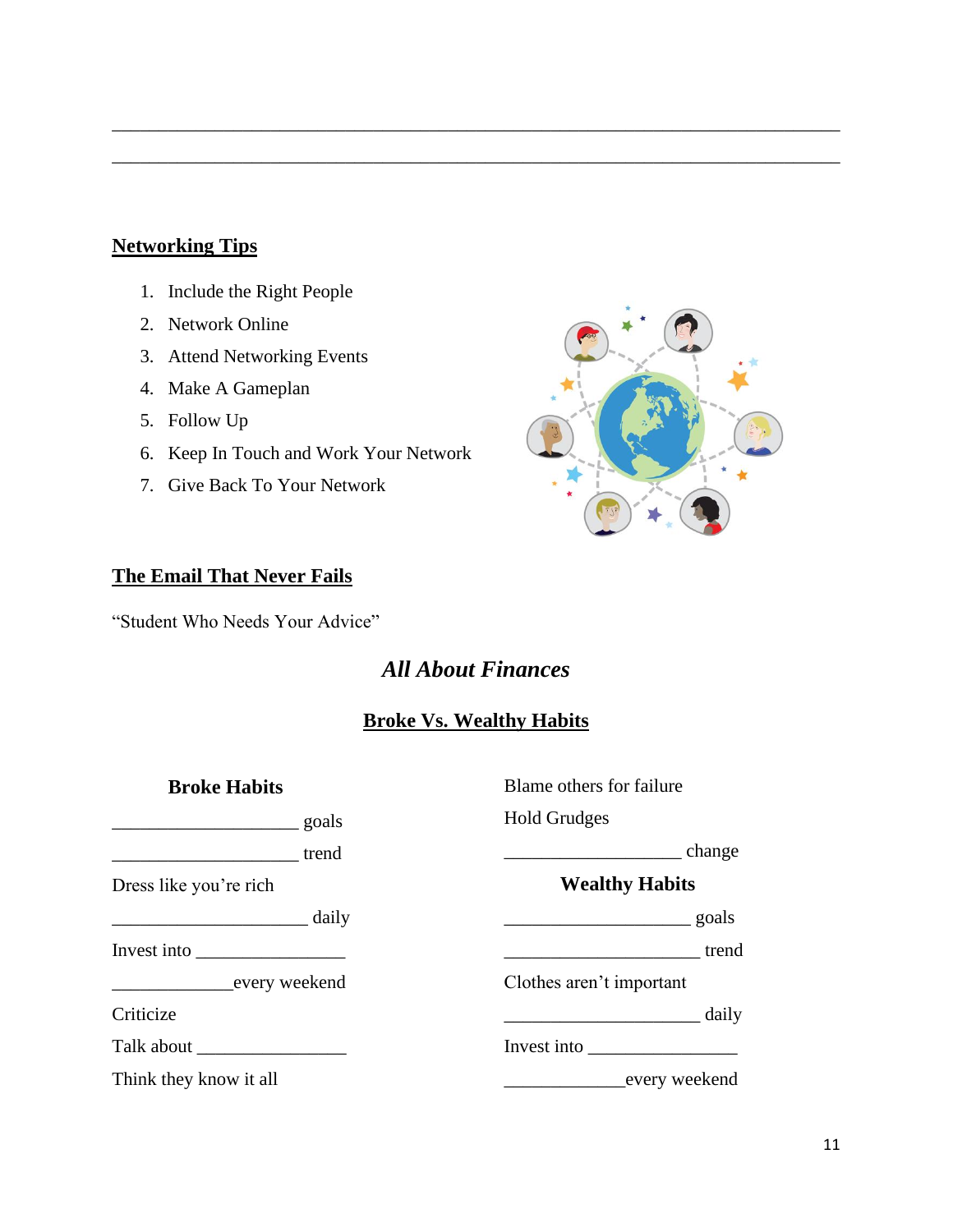| Compliment                                                                  | Take responsibility            |  |  |  |
|-----------------------------------------------------------------------------|--------------------------------|--|--|--|
|                                                                             | Forgive                        |  |  |  |
| Continuously learn                                                          | change change                  |  |  |  |
|                                                                             | <b>Assets vs Liabilities</b>   |  |  |  |
| <b>Assets</b>                                                               | <b>Liabilities</b>             |  |  |  |
| value                                                                       | value                          |  |  |  |
| Economic resource                                                           | Future obligation<br>$\bullet$ |  |  |  |
|                                                                             |                                |  |  |  |
|                                                                             | <b>Examples:</b>               |  |  |  |
| <b>Examples:</b><br>Land                                                    | <b>Bills</b>                   |  |  |  |
|                                                                             |                                |  |  |  |
|                                                                             |                                |  |  |  |
| What kind of assets do you want to acquire?                                 |                                |  |  |  |
| Refers to _______________: your ability to borrow and the amount you borrow | <b>Credit</b>                  |  |  |  |
| $\bullet$                                                                   |                                |  |  |  |
| home loans)                                                                 |                                |  |  |  |
| $\bullet$                                                                   |                                |  |  |  |
| <b>Credit Score Breakdown</b>                                               |                                |  |  |  |
|                                                                             |                                |  |  |  |
| 30%- Amounts owed                                                           |                                |  |  |  |
| $15\%$ -                                                                    | $\overline{a}$                 |  |  |  |
|                                                                             |                                |  |  |  |
|                                                                             | 12                             |  |  |  |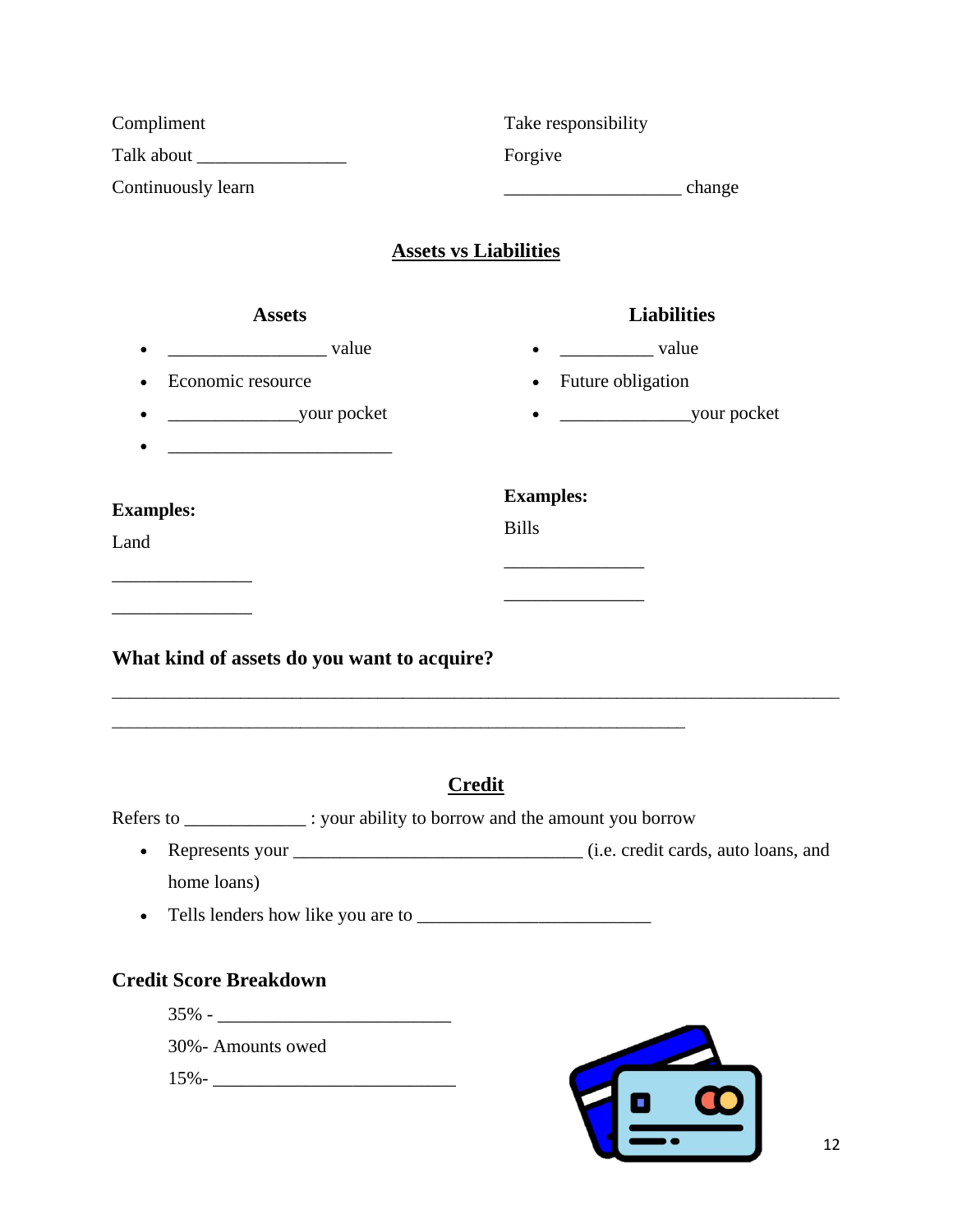10%- Types of Credit

 $10\%$ -

## **Credit Score Scale**

Excellent Credit =720-850

Good Credit=

Average Credit= 630-689

Bad Credit= \_\_\_\_\_\_\_\_\_\_\_\_\_

## **What does your credit score affect?**

- \_\_\_\_\_\_\_\_\_\_\_\_\_\_\_\_\_\_\_\_\_\_\_\_\_\_
- Insurance coverage
- \_\_\_\_\_\_\_\_\_\_\_\_\_\_\_\_\_\_\_\_\_\_\_\_\_\_
- Utilities
- \_\_\_\_\_\_\_\_\_\_\_\_\_\_\_\_\_\_\_\_\_\_\_\_\_\_
- Interest rates (mortgage)
- \_\_\_\_\_\_\_\_\_\_\_\_\_\_\_\_\_\_\_\_\_\_\_\_\_\_

## **Tips For Building Good Credit:**

- 1. Make payments on time
- 2. Setup payment reminders
- 3. Keep balances low on credit cards
- 4. If you have missed payments, get current and stay current
- 5. Apply for and open new credit accounts only as needed
- 6. Check your credit report

## **Taxes**

-A basic understanding of taxes is necessary so one can take full advantage of any expenses incurred throughout the year.



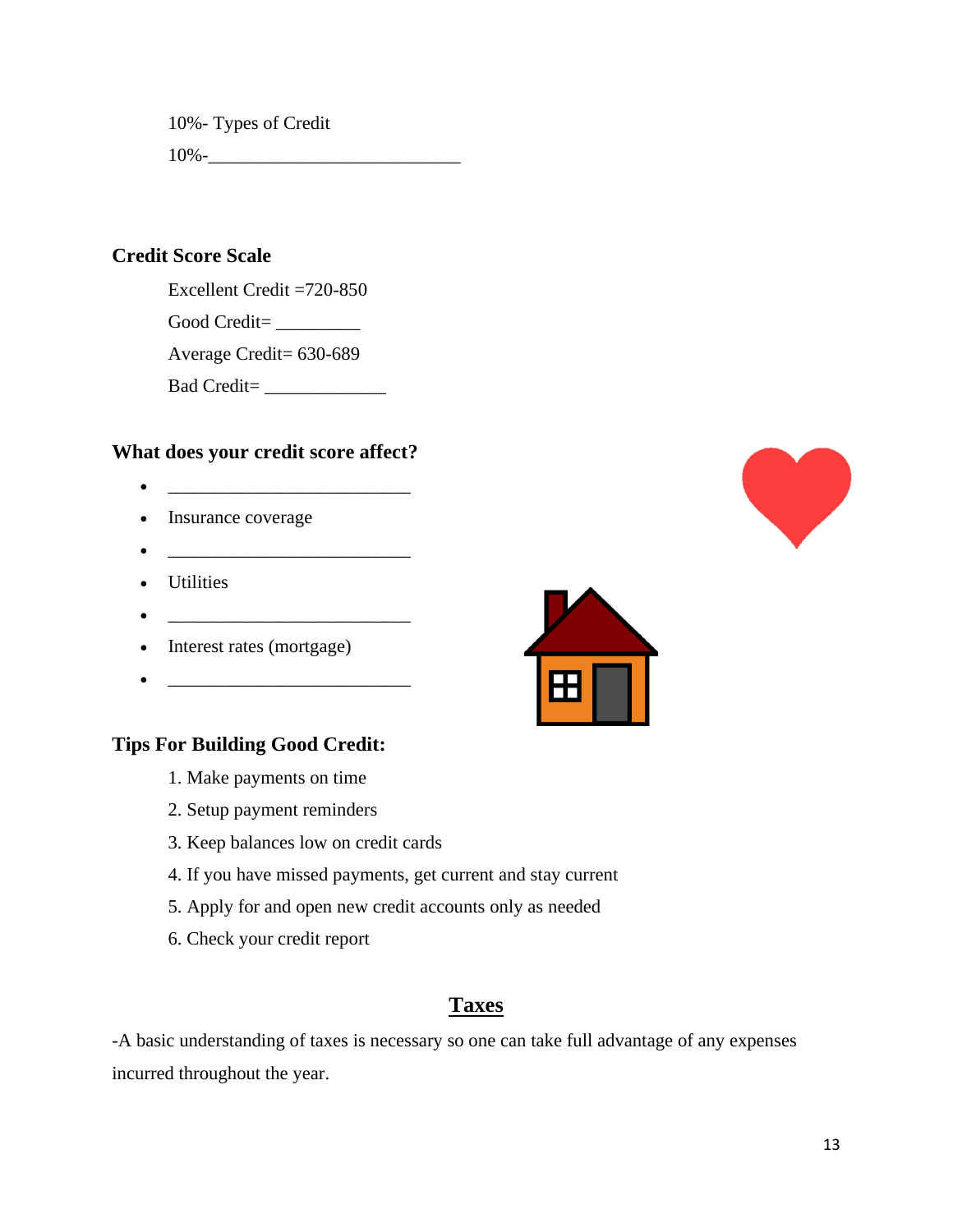#### **What are taxes?**

• Tax is the difference between the labeled price and the actual price you pay.

#### **Why do we pay taxes?**

Government puts money towards \_\_\_\_\_\_\_\_\_\_\_\_\_\_\_\_\_\_\_\_\_\_\_\_\_\_\_\_\_\_\_\_\_\_\_\_\_\_\_\_\_\_\_\_\_\_\_\_\_

When they take money out of your paychecks later in life, this is where it will go.

#### **How does a W-4 work?**

How you fill out your IRS W-4 Form tells your employer how much tax to withhold from your paycheck, which ultimately decides your take home pay and refund checks.

\_\_\_\_\_\_\_\_\_\_\_\_\_\_\_\_\_\_\_\_\_\_\_\_\_\_\_\_\_\_\_\_\_\_\_\_\_\_\_\_\_\_\_\_\_\_\_\_\_\_\_\_\_\_\_\_\_\_\_\_\_\_\_\_\_\_\_\_\_\_\_\_\_\_\_.

| Separate here and give Form W-4 to your employer. Keep the worksheet(s) for your records.<br><br>                                                                                                                                                 |                                                                                                                                                                                                                                                                     |                          |               |                                                                                          |  |  |  |
|---------------------------------------------------------------------------------------------------------------------------------------------------------------------------------------------------------------------------------------------------|---------------------------------------------------------------------------------------------------------------------------------------------------------------------------------------------------------------------------------------------------------------------|--------------------------|---------------|------------------------------------------------------------------------------------------|--|--|--|
|                                                                                                                                                                                                                                                   | <b>Employee's Withholding Allowance Certificate</b><br>OMB No. 1545-0074                                                                                                                                                                                            |                          |               |                                                                                          |  |  |  |
|                                                                                                                                                                                                                                                   | ► Whether you're entitled to claim a certain number of allowances or exemption from withholding is<br>Department of the Treasury<br>subject to review by the IRS. Your employer may be required to send a copy of this form to the IRS.<br>Internal Revenue Service |                          |               |                                                                                          |  |  |  |
|                                                                                                                                                                                                                                                   | Your first name and middle initial<br>Last name                                                                                                                                                                                                                     |                          |               | 2 Your social security number                                                            |  |  |  |
|                                                                                                                                                                                                                                                   |                                                                                                                                                                                                                                                                     |                          |               |                                                                                          |  |  |  |
|                                                                                                                                                                                                                                                   | Home address (number and street or rural route)                                                                                                                                                                                                                     | Single<br>3 <sup>1</sup> | Married       | Married, but withhold at higher Single rate.                                             |  |  |  |
|                                                                                                                                                                                                                                                   |                                                                                                                                                                                                                                                                     |                          |               | Note: If married filing separately, check "Married, but withhold at higher Single rate." |  |  |  |
|                                                                                                                                                                                                                                                   | City or town, state, and ZIP code                                                                                                                                                                                                                                   |                          |               | 4 If your last name differs from that shown on your social security card,                |  |  |  |
|                                                                                                                                                                                                                                                   |                                                                                                                                                                                                                                                                     |                          |               | check here. You must call 800-772-1213 for a replacement card.                           |  |  |  |
| 5                                                                                                                                                                                                                                                 | . Total number of allowances you're claiming (from the applicable worksheet on the following pages)                                                                                                                                                                 |                          |               | 5                                                                                        |  |  |  |
| 6                                                                                                                                                                                                                                                 | 6 S<br>Additional amount, if any, you want withheld from each paycheck                                                                                                                                                                                              |                          |               |                                                                                          |  |  |  |
|                                                                                                                                                                                                                                                   | I claim exemption from withholding for 2019, and I certify that I meet <b>both</b> of the following conditions for exemption.                                                                                                                                       |                          |               |                                                                                          |  |  |  |
|                                                                                                                                                                                                                                                   | • Last year I had a right to a refund of all federal income tax withheld because I had no tax liability, and                                                                                                                                                        |                          |               |                                                                                          |  |  |  |
|                                                                                                                                                                                                                                                   | • This year I expect a refund of all federal income tax withheld because I expect to have no tax liability.                                                                                                                                                         |                          |               |                                                                                          |  |  |  |
| 17<br>If you meet both conditions, write "Exempt" here ▶                                                                                                                                                                                          |                                                                                                                                                                                                                                                                     |                          |               |                                                                                          |  |  |  |
| Under penalties of perjury, I declare that I have examined this certificate and, to the best of my knowledge and belief, it is true, correct, and complete.                                                                                       |                                                                                                                                                                                                                                                                     |                          |               |                                                                                          |  |  |  |
| <b>Employee's signature</b>                                                                                                                                                                                                                       |                                                                                                                                                                                                                                                                     |                          |               |                                                                                          |  |  |  |
|                                                                                                                                                                                                                                                   | (This form is not valid unless you sign it.) ►                                                                                                                                                                                                                      |                          | Date <b>F</b> |                                                                                          |  |  |  |
| 8 Employer's name and address (Employer: Complete boxes 8 and 10 if sending to IRS and complete<br>10 Employer identification<br>9 First date of<br>boxes 8, 9, and 10 if sending to State Directory of New Hires.)<br>number (EIN)<br>employment |                                                                                                                                                                                                                                                                     |                          |               |                                                                                          |  |  |  |

For Privacy Act and Paperwork Reduction Act Notice, see page 4.

Cat. No. 10220Q

Form **W-4** (2019)

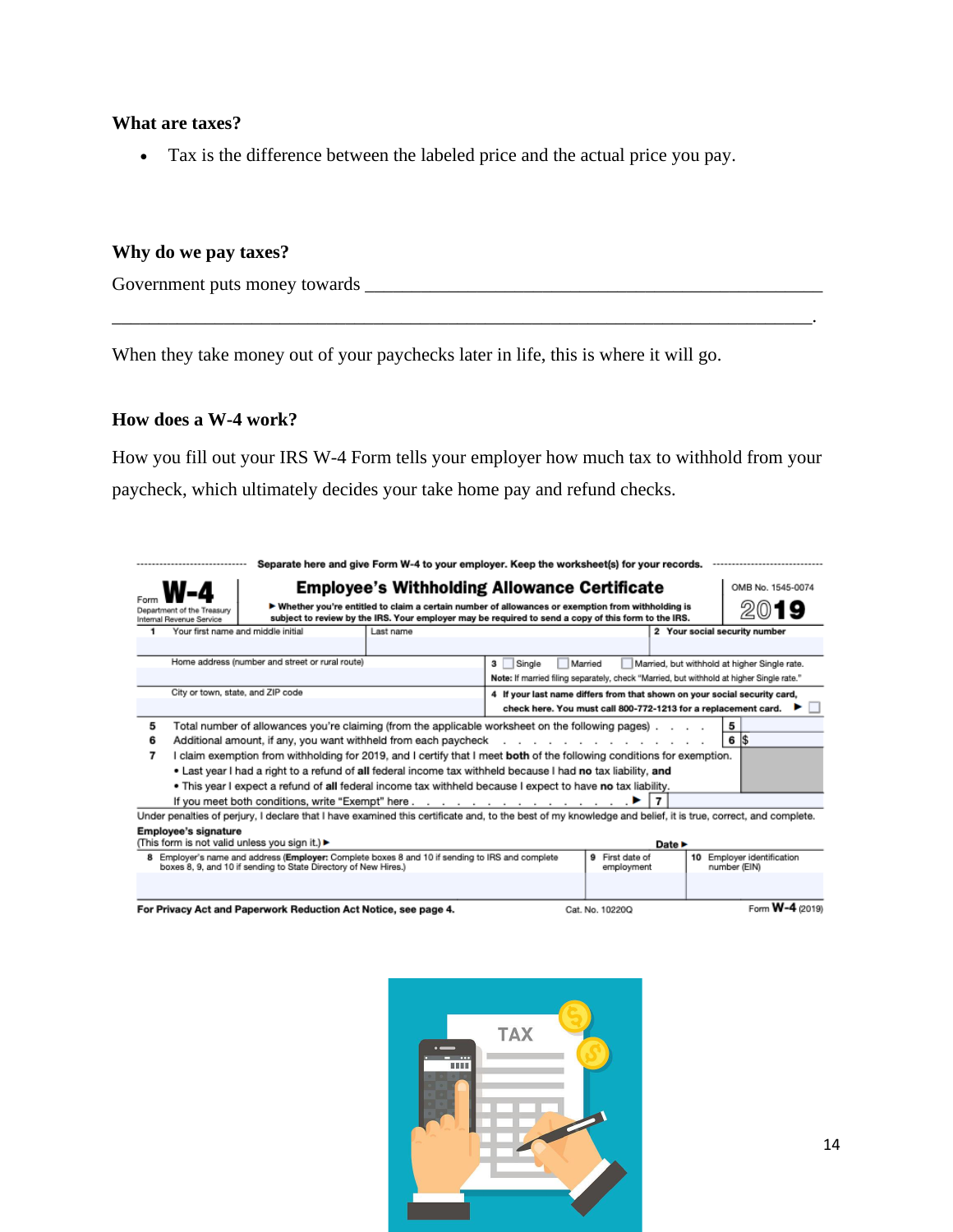## **How Do Tax Brackets Work?**

The government divides taxable income into sections – brackets – and each section is taxed at the corresponding rate.

| <b>Tax</b><br>rate | <b>Single</b>              | <b>Married, filing</b><br>jointly | <b>Married, filing</b><br>separately | <b>Head of</b><br>household |
|--------------------|----------------------------|-----------------------------------|--------------------------------------|-----------------------------|
| 10%                | \$0 to \$9,875             | \$0 to \$19,750                   | \$0 to \$9,875                       | \$0 to \$14,100             |
| 12%                | \$9,876 to<br>\$40,125     | $$19,751$ to<br>\$80,250          | \$9,876 to \$40,125                  | $$14,101$ to<br>\$53,700    |
| 22%                | $$40,126$ to<br>\$85,525   | \$80,251 to<br>\$171,050          | \$40,126 to \$85,525                 | \$53,701 to<br>\$85,500     |
| 24%                | \$85,526 to<br>\$163,300   | $$171,051$ to<br>\$326,600        | \$85,526 to \$163,300                | \$85,501 to<br>\$163,300    |
| 32%                | $$163,301$ to<br>\$207,350 | \$326,601 to<br>\$414,700         | $$163,301$ to<br>\$207,350           | $$163,301$ to<br>\$207,350  |
| 35%                | \$207,351 to<br>\$518,400  | \$414,701 to<br>\$622,050         | \$207,351 to<br>\$311,025            | \$207,351 to<br>\$518,400   |
| 37%                | \$518,401 or<br>more       | \$622,051 or more                 | \$311,026 or more                    | \$518,401 or<br>more        |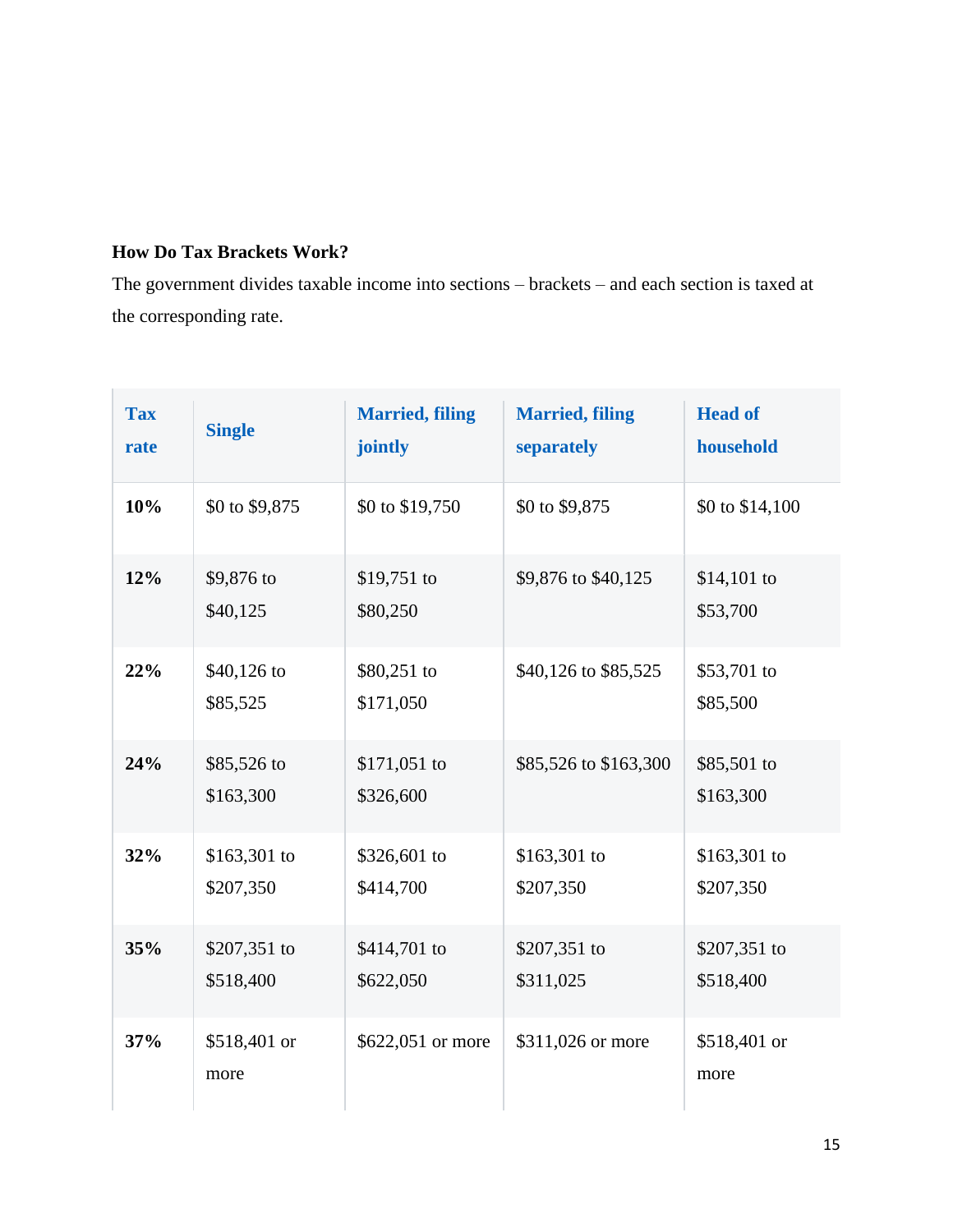## **Investing**

| - Warren Buffet                                                                   |  |
|-----------------------------------------------------------------------------------|--|
| "Working smarter and not harder."                                                 |  |
| "Requires prioritizing our financial futures over our present desires."           |  |
| <b>Types of Investments</b>                                                       |  |
| <b>Bonds</b>                                                                      |  |
|                                                                                   |  |
| <b>Stocks</b>                                                                     |  |
|                                                                                   |  |
| <b>Mutual Fund</b>                                                                |  |
|                                                                                   |  |
| <b>Real Estate Investments</b>                                                    |  |
| • Making money from                                                               |  |
| <b>Retirement Investment vehicles</b>                                             |  |
| $401(k)$ or $403(b)$                                                              |  |
|                                                                                   |  |
| <b>IRA</b>                                                                        |  |
| •Allows individuals to direct _________________ towards investments that can grow |  |
|                                                                                   |  |

**Roth IRA**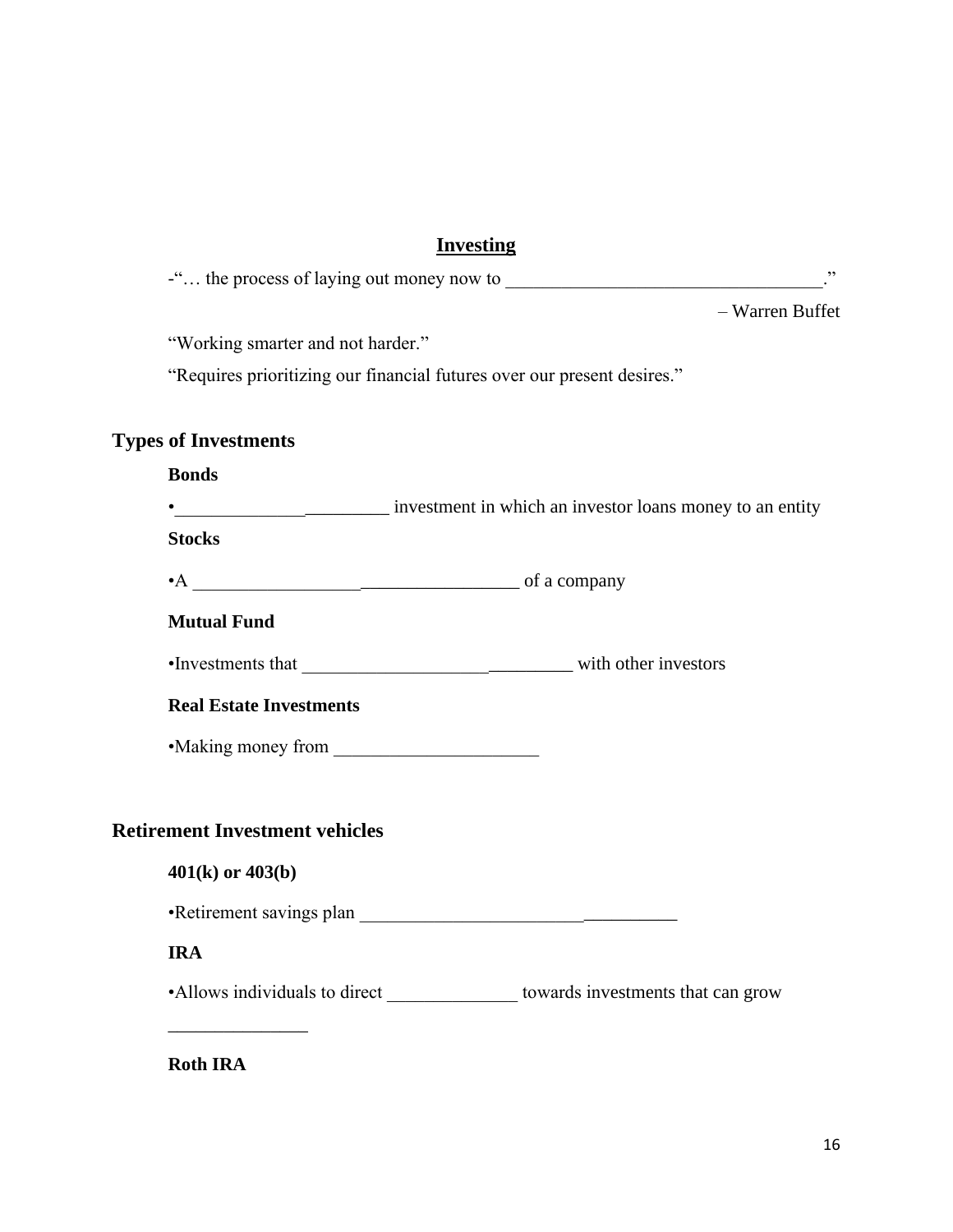•Special retirement account that you fund with \_\_\_\_\_\_\_\_\_\_\_\_\_\_\_\_\_\_\_. So, you withdraw your dollars

Do before investing.

Buy companies on \_\_\_\_\_\_\_\_\_\_\_\_\_\_.

#### **Apps you can start using to invest:**

- Robinhood
- Stockpile
- Acorn

## **Generational Wealth**

#### **Life Insurance**

• Promises your beneficiary a sum of money upon the insured person's death in exchange for a premium.

#### **Will**

• Include a \_\_\_\_\_\_\_\_\_\_\_\_\_\_\_\_\_\_\_\_\_\_\_\_\_\_\_\_\_\_\_\_\_\_\_\_\_\_\_\_\_\_\_\_\_ after you pass away. It takes effect when the maker of the will dies.

#### **Trust Funds**

• A variety of assets to provide benefits for an individual, often used to fund a child or grandchild's college.

#### **Financial Literacy**

• As important as it is to pass down assets to your children, they must know what to do with these assets.

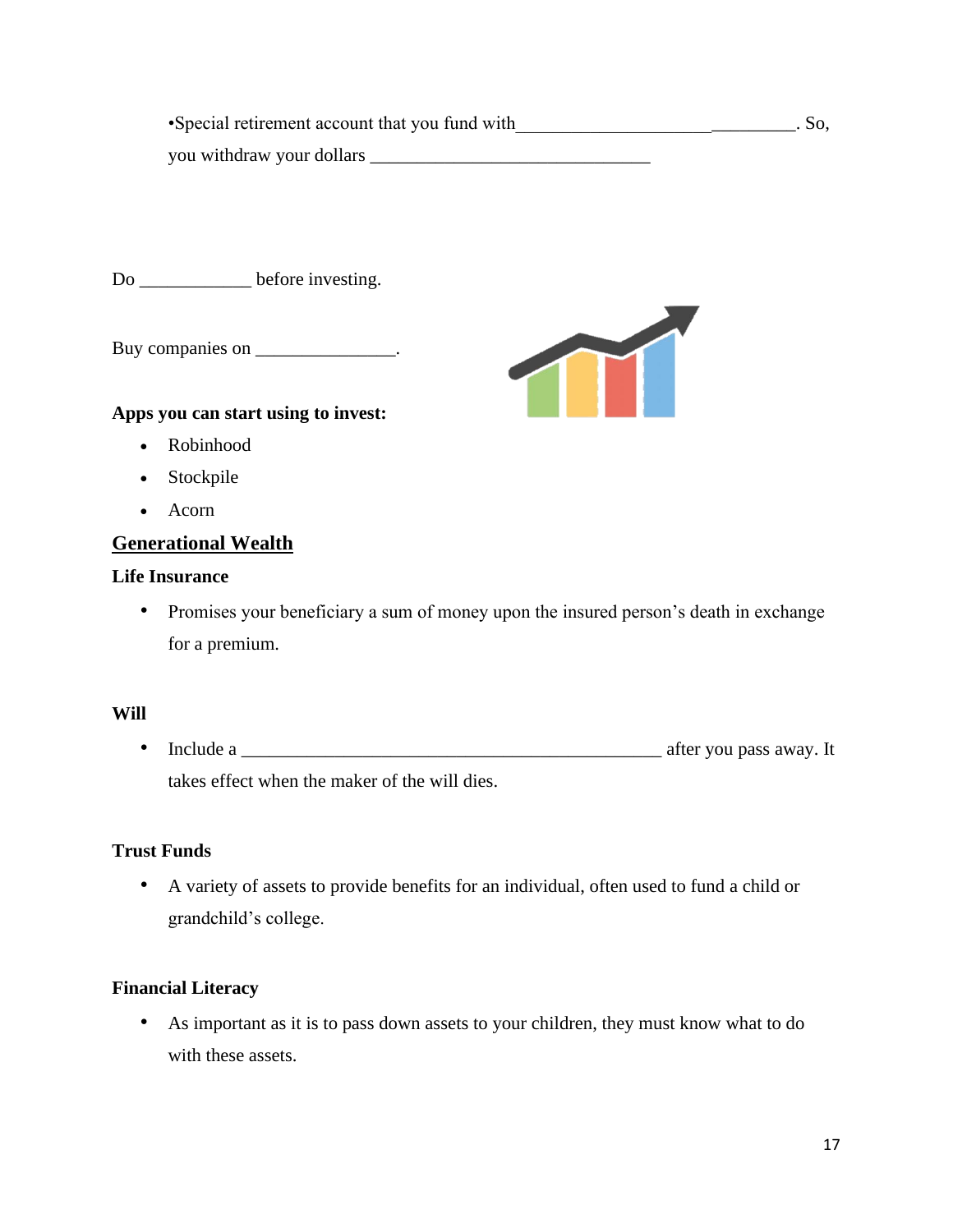| What is the ideal amount you want to save for your kids? |  |  |  |  |
|----------------------------------------------------------|--|--|--|--|
|                                                          |  |  |  |  |

**It's gonna take \_\_\_\_\_\_\_\_\_\_\_\_\_\_\_\_\_\_\_\_\_ to do great things!**

\_\_\_\_\_\_\_\_\_\_\_\_\_\_\_\_\_\_\_\_\_\_\_\_\_\_\_\_\_\_\_\_\_\_\_\_\_\_\_\_\_\_\_\_\_\_\_\_\_\_\_\_\_

## **Entrepreneurship**

 $\mathcal{L}_{\mathcal{A}}$ 

- The process of designing, launching, and running a new business.

| 2 Ways to Become an Entrepreneur         |  |
|------------------------------------------|--|
| •Understand a                            |  |
| • Figure out a                           |  |
| • the solution                           |  |
| <b>Or</b>                                |  |
|                                          |  |
|                                          |  |
| 3 Key Steps to Starting a Great Business |  |
| Have a Good Idea<br>1.                   |  |
| 2. Make a Business Plan                  |  |

3. Seek a Mentor

"Entrepreneurship isn't \_\_\_\_\_\_\_\_\_\_. Entrepreneurship is \_\_\_\_\_\_\_\_\_\_\_\_\_\_\_\_\_\_\_." They say wealth is in \_\_\_\_\_\_\_\_\_\_\_\_\_\_\_\_, not the pocket.

# *Time and Stress Management*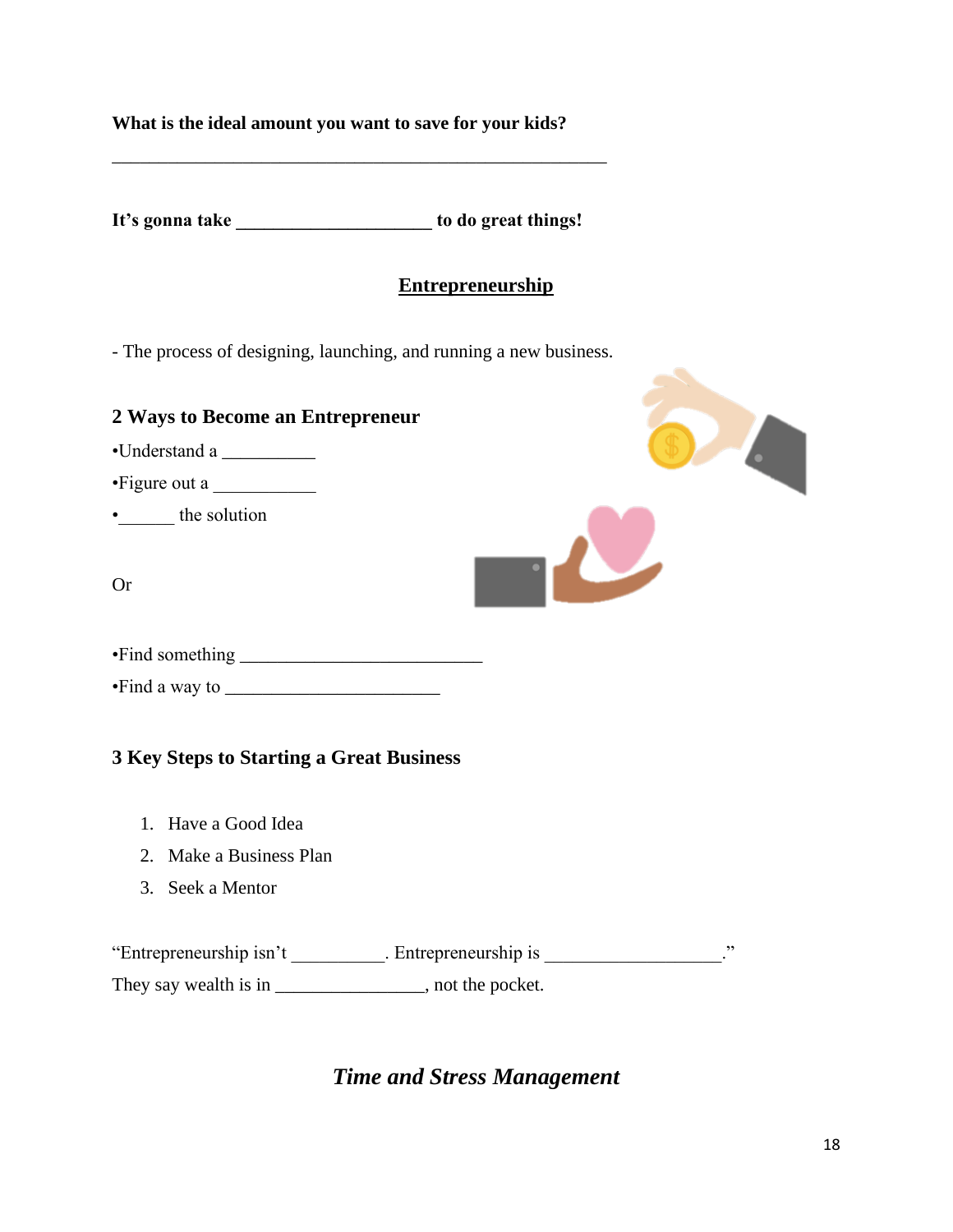## **Time is Money**

| The less time | the more | and the more |
|---------------|----------|--------------|
|               |          |              |
|               |          |              |

## **Time Management**

- The ability to plan and control how someone spends the hours in a day to effectively accomplish their goals
- This involves juggling work, home, social life, hobbies, etc.

## **Big Rocks Activity**

What are your big rocks?

"There's rarely enough time to do EVERY single thing, but there is always time to do the most important things."

## **Time Management Tips**

- 1. Set goals correctly
- 2. Prioritize wisely
- 3. \_\_\_\_\_\_\_\_\_\_\_\_\_\_\_\_\_\_\_
- 4. Take breaks between tasks
- 5. Organize yourself
- 6. Remove non-essential tasks
- 7. \_\_\_\_\_\_\_\_\_\_\_\_\_\_\_\_\_\_\_

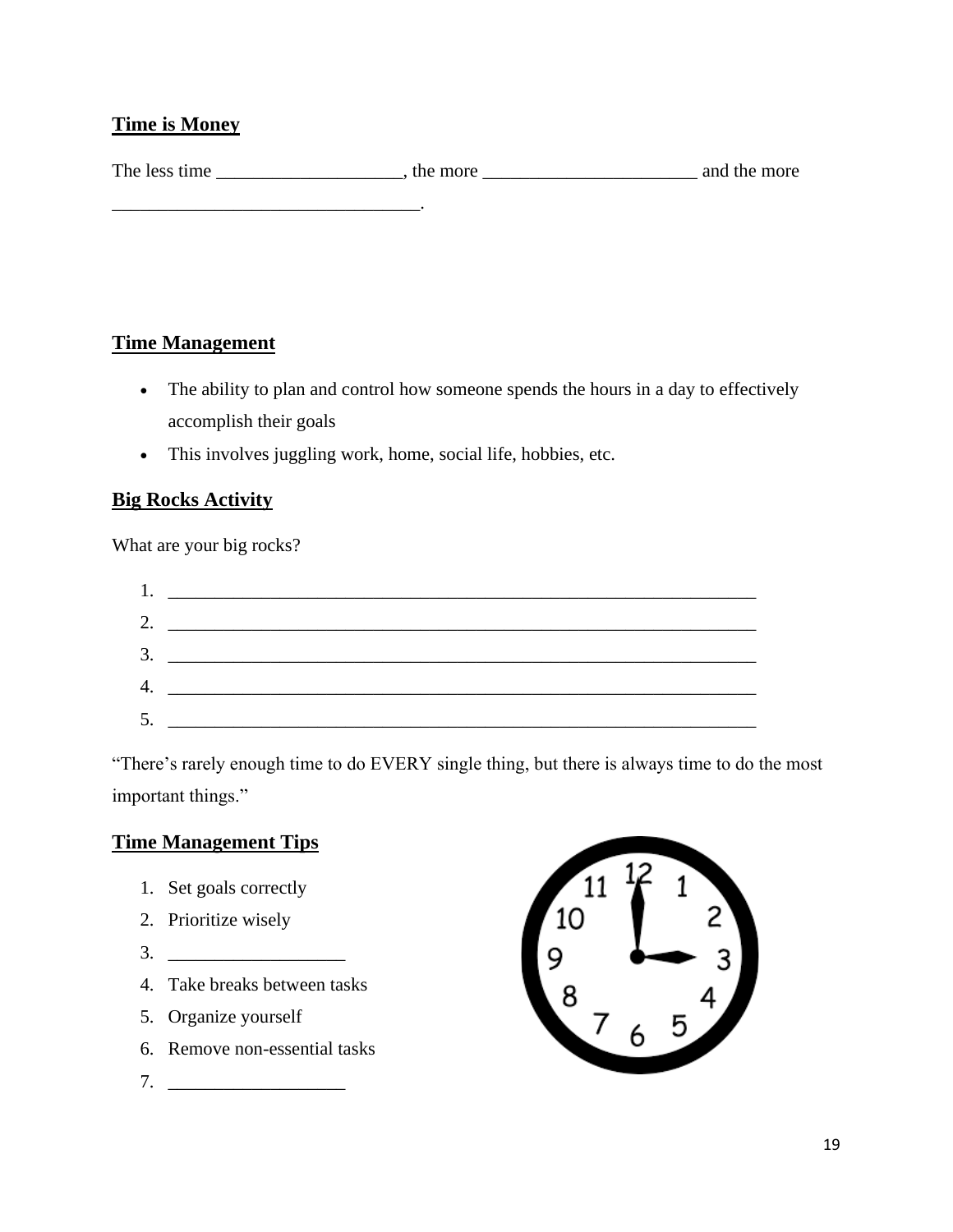## **What is stress?**

- Stress is a feeling of  $\Box$
- It can come from any event or thought that makes you feel frustrated, angry, or nervous.

#### **Stress Management**

- Stress management involves several techniques and treatments aimed at controlling a person's level of stress.
- Properly managing stress can lead \_\_\_\_\_\_\_\_\_\_\_\_\_\_\_\_\_\_\_\_\_\_\_\_\_\_\_\_\_\_\_\_\_\_\_\_\_\_\_\_\_\_\_.

#### **Helpful Ways to Deal With Stress**

- Meditation/Prayer
- Talk with a friend or loved one
- Go for a walk
- Spa day, at home or away
- Listen to music
- Hobby
- Take a nap/Get some rest
- Do yoga or stretch
- Aerobic exercise
- Keep a diary
- Breathe
- Smile
- Talk Positive

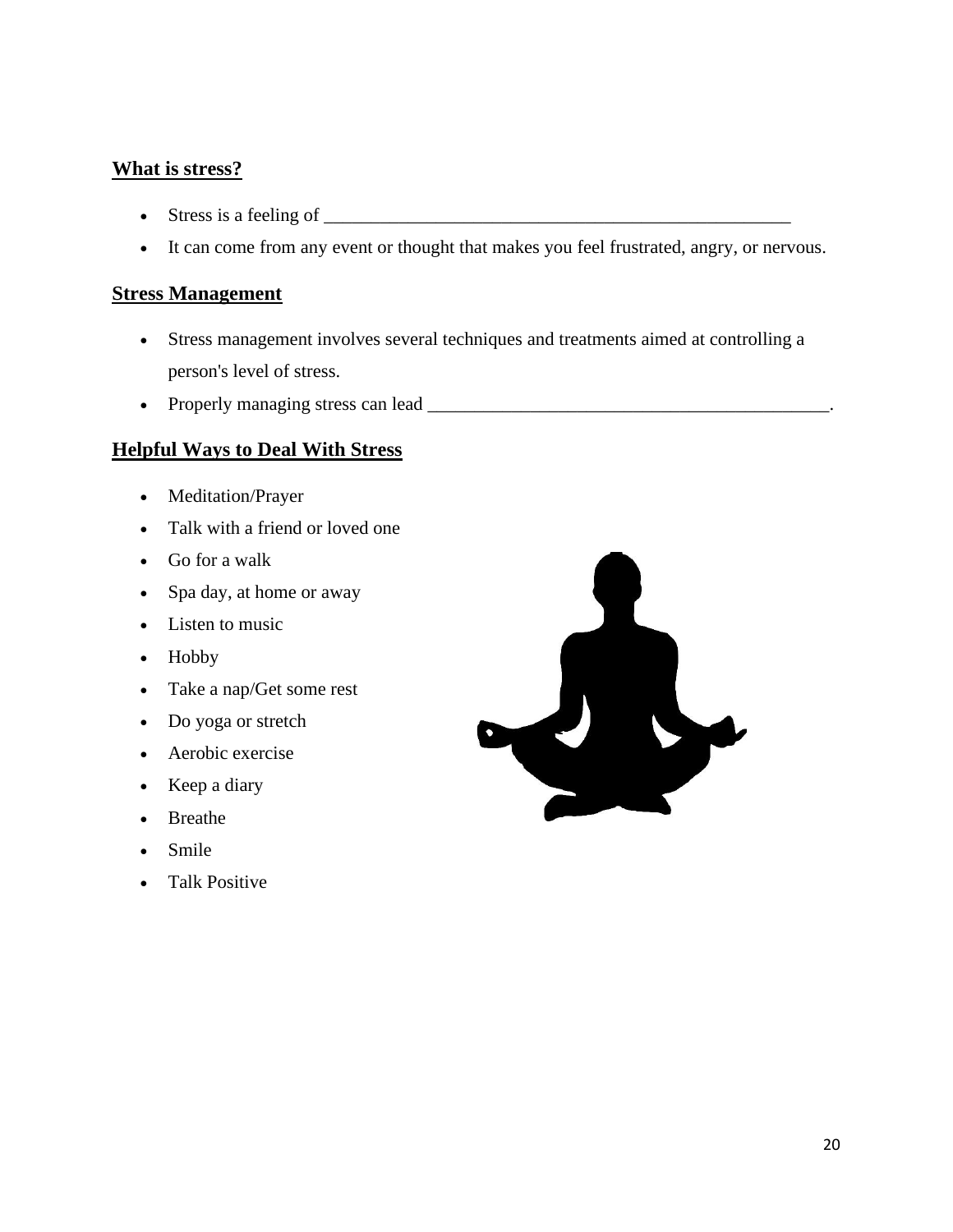# *Make Your Next Move Your Best Move*

## **"There is not one path. There is not even the right path. There is only your path."**

## **3 Things To Know For Life After High School**

 $1.$ 

- You are in the driver seat of your BIG future. Stay focused on what it's important to you, your goals, and make what you want to happen, happen.

2. \_\_\_\_\_\_\_\_\_\_\_\_\_\_\_\_\_\_\_\_\_\_\_\_\_\_\_\_\_

- Your path is your path. Don't worry about the routes others are taking. Stay true to what matters to you and the things you are passionate about.

 $3.$ 

- Families, teachers, and friends are great resources. Discuss your plans with them and ask them for help and advice if needed. Just remember your decision is ultimately yours.

## **2 Things To Know About College Admission**

- You can definitely get in
- You are more than test scores

## **Tips For Choosing a College**

- Know what matters to you (academics, people, location, etc.)
- Start researching early (Testimonials, websites, social medias, etc.)
- Visit different colleges
- Have several transcripts and essays

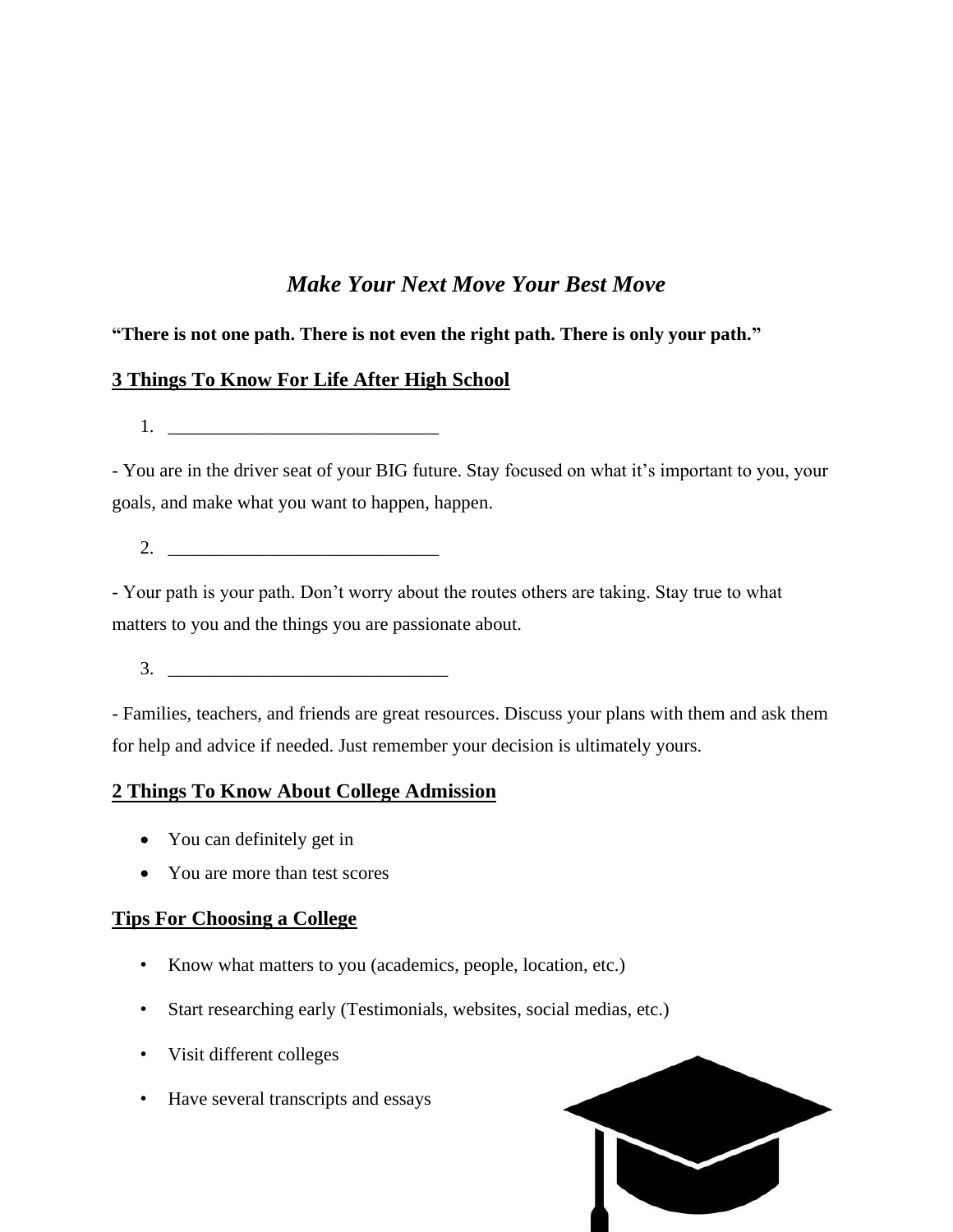- Don't let price scare you away
- Don't take college rankings too seriously
- Don't procrastinate

## **Tips About Funding College**

- Always fill out a FAFSA
- Consider a 529 investment plan
- Apply for as many scholarships and grants as possible
- Take out federal loans before private loans
- Get and stay in touch with schools' admission counselors
- Get a work-study job

## **Scholarship Websites**

- Scholarships.com
- Collegenet.com
- Fastweb.com
- Finaid.com
- Collegeboard.org
- Scholarshipmonkey.com
- Salliemae.com
- Chegg.com

## **What are Student Loans?**

- Money you borrow from a financial institution to pay for school-related expenses such as tuition, fees, room and board, books, etc.
- If approved, loans can help you a lot. But loans are not free money. You must pay back the loan amount plus the interest.
- Current interest rates for federal student loans range anywhere from 4.45% to 7%.

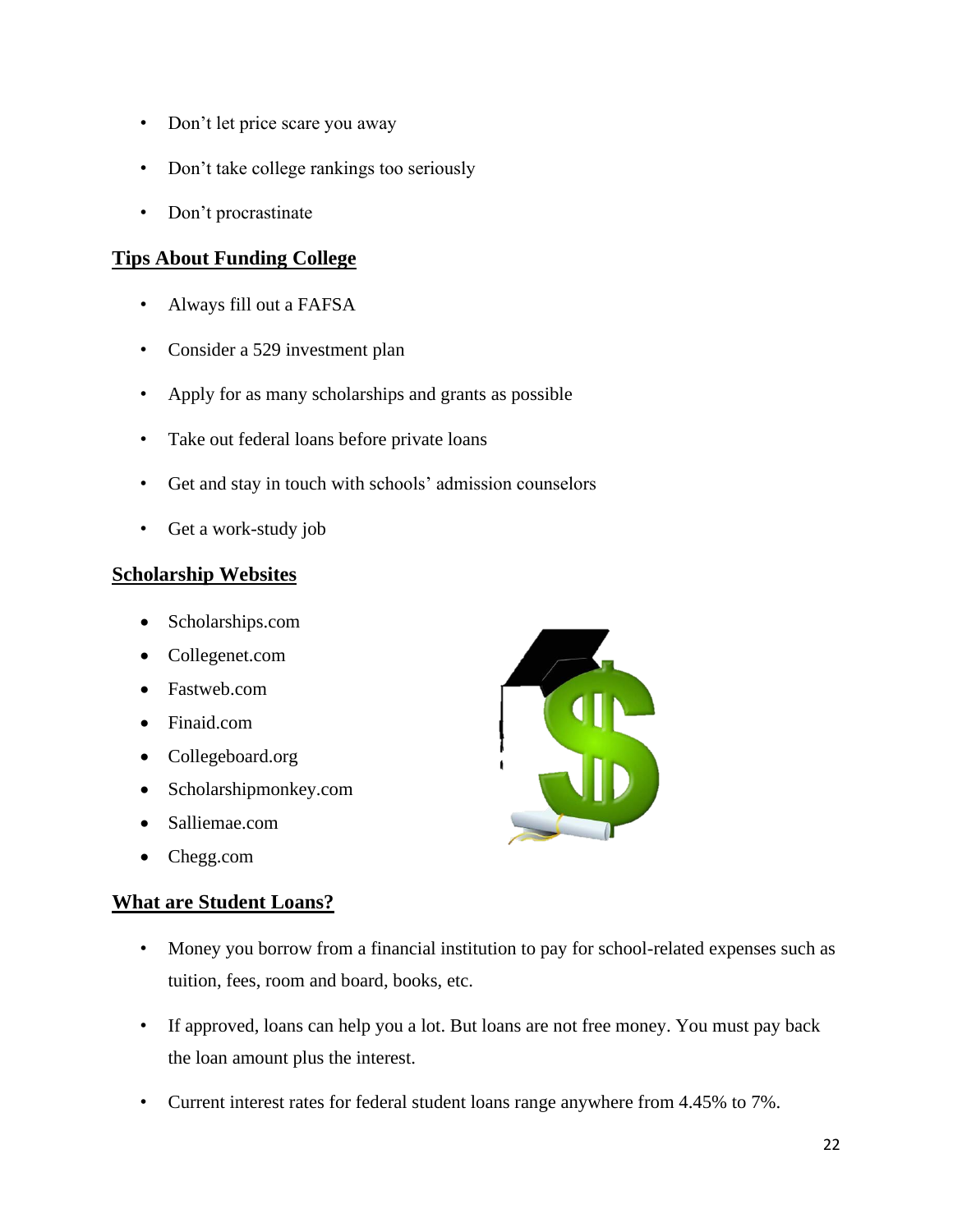## **Things To Know About Student Loans**

#### • **Private Vs. Federal Loans**

- o Federal loans are offered by the government. They have fixed interest rates and sometimes offer subsidized loans. They offer several repayment options and you may even qualify for a loan forgiveness program.
- o Private loans are offered by banks, credit unions, and some non-federal institutions. They usually have a higher interest rate though you can qualify for a higher borrowing limit and interest rate with good credit.

#### • **Subsidized Vs. Unsubsidized**

- o Subsidized loans are ideal because the government pays the interest for you while you are in school. They can save you thousands of dollars before you graduate.
- o Unsubsidized loans begin accruing interest as soon as they're taken out.

#### • **Get to know your grace period**

o Most student loans offer a grace period after you graduate that gives you time to become financially settled before beginning to pay.

#### • **Do The math ahead of time and don't borrow more than you can handle**

o Calculate how much debt you will be paying back after school including interest. Think ahead to your career and how much you plan to be making after school. Combine these factors and find numbers that you feel comfortable with.

#### • **Faster is not always better**

o Though paying off loans faster and in larger quantities will reduce the time it takes to pay off loans, it is not always smartest to pay off loans as fast as possible. You want to have an adequate savings for emergencies and for opportunities to invest in assets that could potentially pay off your loans for you.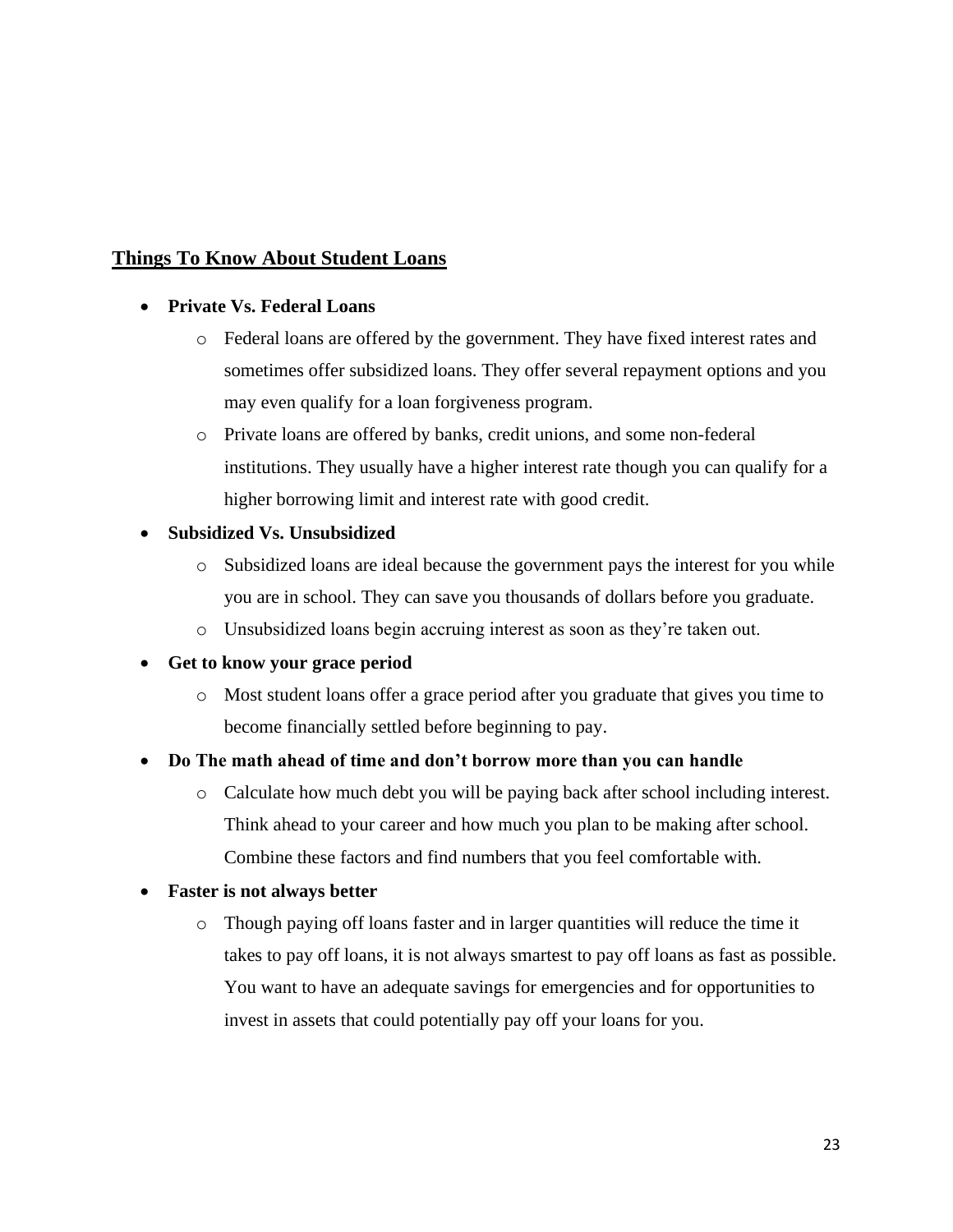## **Benefits of The College Experience**

- $1.$
- 2. Investment in Education
- 3. Better Career Opportunities
- 4. \_\_\_\_\_\_\_\_\_\_\_\_\_\_\_\_\_\_
- 5. Benefits For You and Your Family
- 6. \_\_\_\_\_\_\_\_\_\_\_\_\_\_\_\_\_\_\_\_\_\_\_\_\_

# **A 4-Year College Is Not The Only Route to Success Alternative Options:**

#### **Community College**

- Can save you a lot of money
- Several quality careers only require an associate's degree:
	- Engineering technician (avg salary \$60k)
	- Aerospace operations (avg salary \$61k)
	- Web developer (avg salary \$62k)
	- MRI technologist (avg salary \$65k)
	- Nuclear technician (avg salary \$69k)
	- Air traffic controller (avg salary \$122k)

#### **Start A Business**

- Some of the  $20<sup>th</sup>$  and  $21<sup>st</sup>$  centuries most successful entrepreneurs without a college degree:
	- Walt Disney (Disney)
	- Henry Ford (Ford)
	- Bill Gates (Microsoft)
	- Steve Jobs (Apple)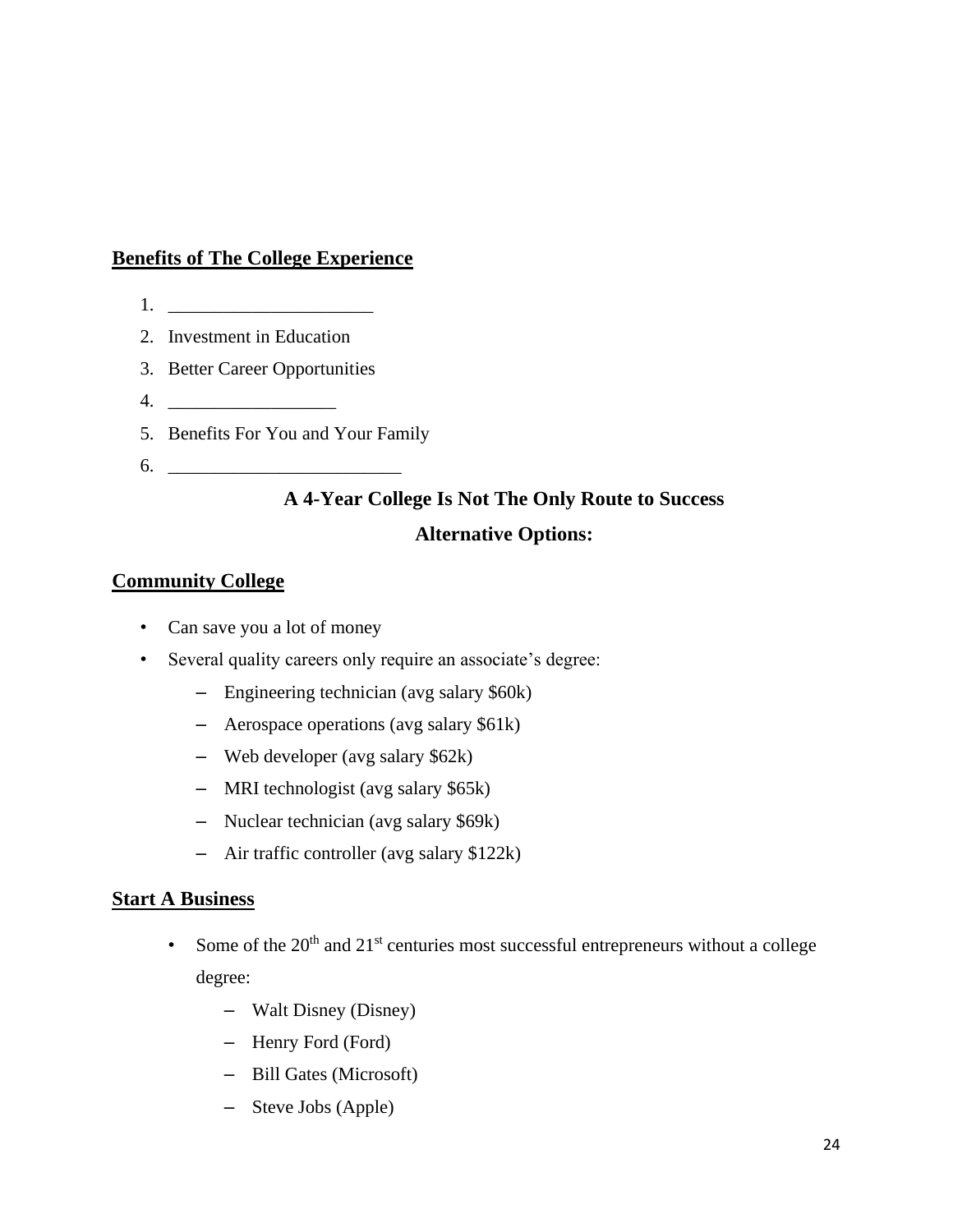- Mark Zuckerburg (Facebook)
- Jack Dorsey (Twitter)
- Russel Simmons (Dej Jam Recordings/Phat Farm)
- Jay-Z (Roc Nation/New Jersey Nets)

## **Get Into A Trade**

- Much less expensive than college
- Several Options such as:
	- Construction
	- Welding
	- Landscaping
	- Electrical
	- Painting
	- Barbering/Cosmetology
	- Photography
	- Woodworking

## **Take Online Classes**

- Continuing your education can be very low cost or even free with sites such as Coursera, EdX…and YouTube
- Coding Bootcamps usually take than less than four months and award you a certificate to build websites and apps

•

## **Start Working**

- Nothing is stopping you from immediately making money
- Several well-paying jobs don't require any formal post-secondary education:
	- Construction Supervisor (avg salary \$60k)
	- Claims Adjuster & Investigator (avg salary \$60k)
	- Gaming/Casino Manager (avg salary \$65k)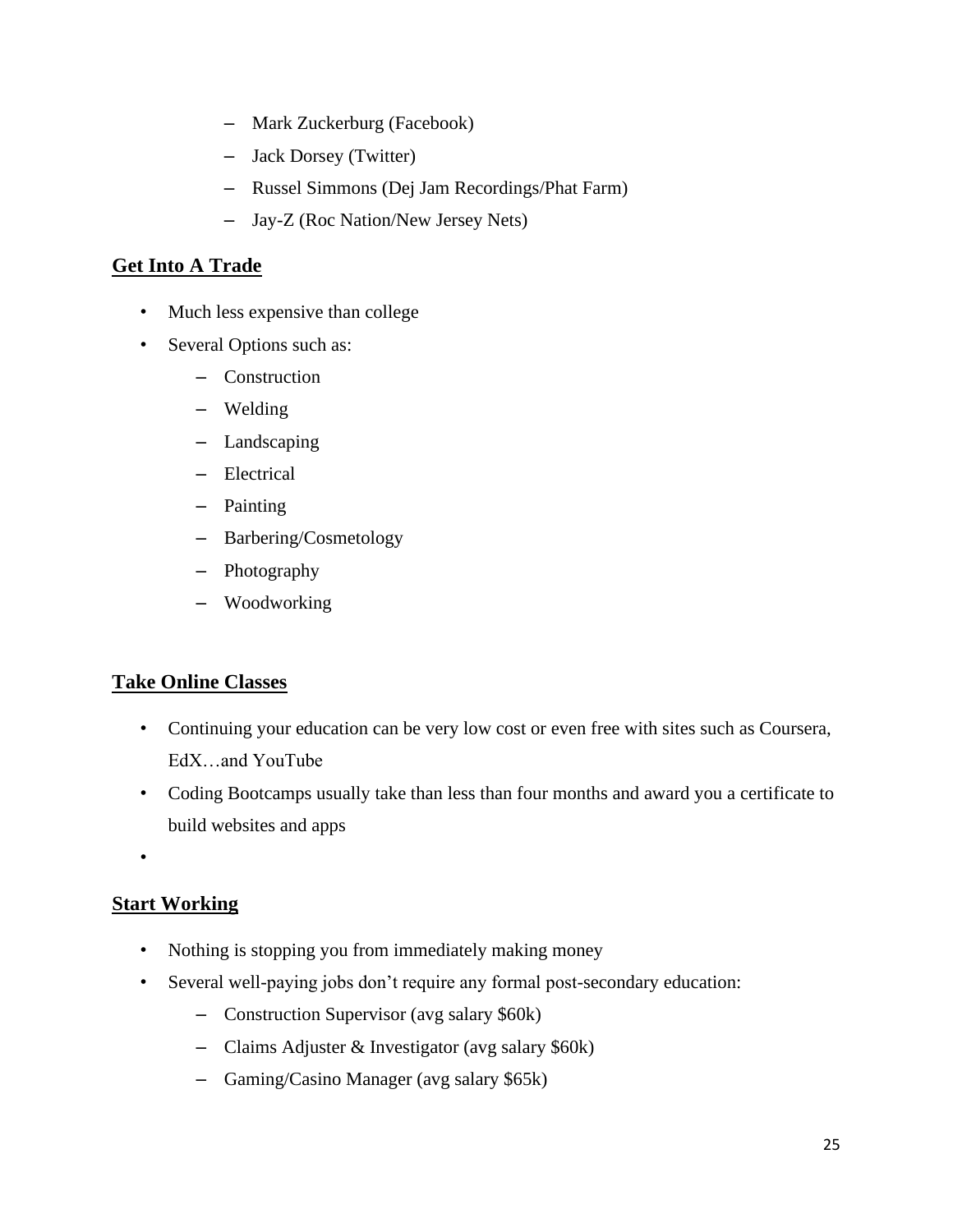- Power Plant Operator (avg salary \$66k)
- Detective/Criminal Investigator (avg salary \$74k)
- Elevator Installer/Repairer (avg salary \$77k)

## **Join The Military**

- Free health care for you and your family
- Little-to-no living costs, save more
- Travel the world
- Retire Early

## **Become An Apprentice**

- Find someone's lifestyle you truly admire and ask to be their assistant. If they say no, try someone else until they let you
- Billionaire Peter Thiel gives 20 people under age 20 \$100,000 to skip college and realize their visions and ideas in the Thiel Fellowship
- Some other similar fellowships are Echoing Green, Techstars, and Praxis

## **You Can Always Go Back To College**

## **Professionalism Tips**

- 1. Show Respect To Others
- 2. Learn to Communicate Effectively
- $3.$
- $4.$
- 5. Dress For Success
- 6. Continuously Look For Ways To Learn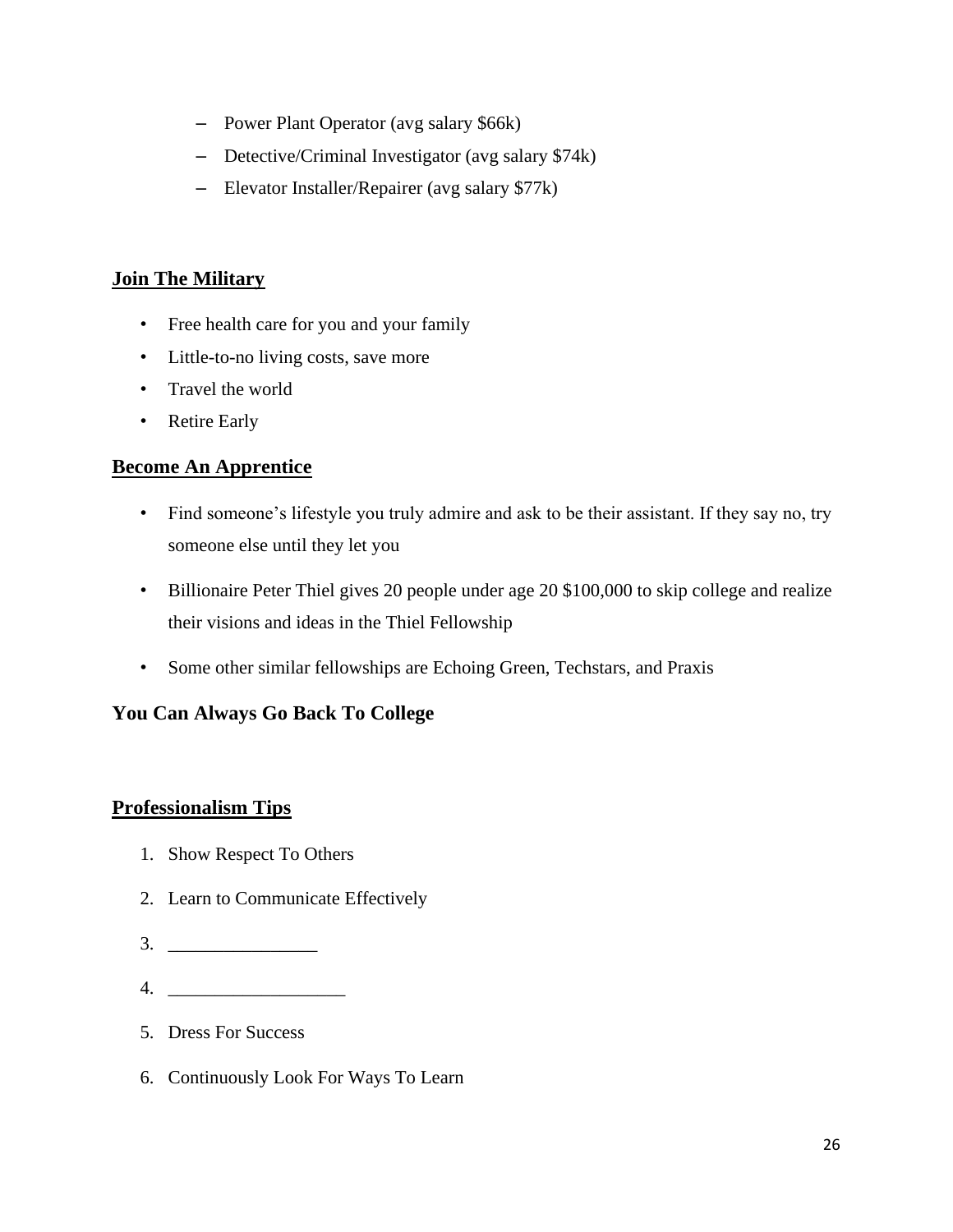- 7. Project Confidence, Not Arrogance
- 8. \_\_\_\_\_\_\_\_\_\_\_\_\_\_\_\_\_
- 9. Stay Organized
- 10. \_\_\_\_\_\_\_\_\_\_\_\_\_\_\_\_\_\_\_\_

**"There is no one correct path in life. Everyone has their own unique journey. A path that's right for someone else won't necessarily be a path that's right for you. And that's okay. Your journey isn't or wrong, or good or bad. It's just different." -Daniell Koepke**

## **Growing Wealth**

## **What is wealth?**

\_\_\_\_\_\_\_\_\_\_\_\_\_ \_\_\_\_\_\_\_\_\_\_\_\_\_ from financial worry

\_\_\_\_\_\_\_\_\_\_\_\_\_ to live the life you desire

## **How do you accumulate wealth?**

- 1. Develop A Wealthy Mindset
- 2. Create Your Vision and Goals
- 3. Earn Income
- 4. Budget and Save More Than You Spend
- 5. Invest Savings/Start A Business
- 6. Create A Legacy

## **There Are 2 Ways to Gain More Money**

**• \_\_\_\_\_\_\_\_\_\_\_\_\_\_\_\_\_\_\_\_** - Live frugally and cut you expenses down as much as possible.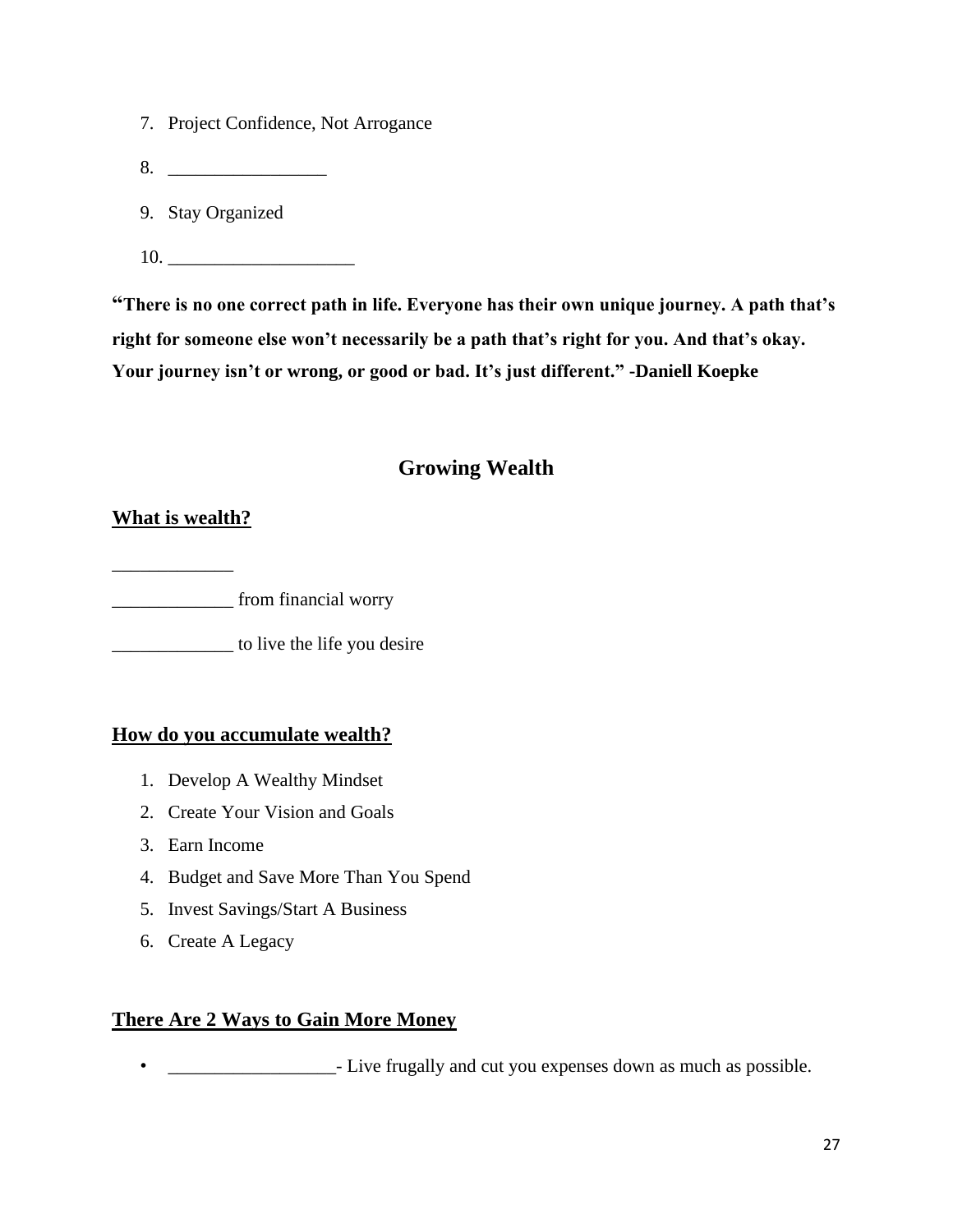**• \_\_\_\_\_\_\_\_\_\_\_\_\_\_\_\_\_\_\_\_\_**- Grind for more money via your job, side hustles, businesses, etc.

Something that generates pay = \_\_\_\_\_\_\_\_\_\_\_\_\_\_\_\_\_\_\_\_\_\_\_\_\_

## **7 Income Streams of Millionaires**

1. \_\_\_\_\_\_\_\_\_\_\_\_\_\_\_\_\_\_\_\_\_\_\_\_\_- Money that you earn by doing something or by spending your time such as the money that you make at your job JOB= Just Over Broke 2. Show that you earn by selling something for more than it costs you to make • Active income is when you do work and are paid for that work. • Passive Income is when payment is not directly tied to active work. **Start With \_\_\_\_\_\_\_\_\_\_\_\_\_\_\_, Build Up \_\_\_\_\_\_\_\_\_\_\_\_\_\_\_\_\_\_\_** 3. \_\_\_\_\_\_\_\_\_\_\_\_\_\_\_\_\_\_\_\_\_\_\_\_\_- Money you get as a result of lending money to someone else, such as a bank, government, or company 4. \_\_\_\_\_\_\_\_\_\_\_\_\_\_\_\_\_\_\_\_\_\_\_\_\_- Money you get as a return on shares of a company you own. 5. \_\_\_\_\_\_\_\_\_\_\_\_\_\_\_\_\_\_\_\_\_\_\_\_\_- Money you get as a result of renting out an asset that you have like a house, or a building 6. \_\_\_\_\_\_\_\_\_\_\_\_\_\_\_\_\_\_\_\_\_\_\_\_\_- Money that you get as a result of increase in value of an asset that you own 7. \_\_\_\_\_\_\_\_\_\_\_\_\_\_\_\_\_\_\_\_\_\_\_\_\_- Money you get as result of letting someone use your products, ideas, or process

\_\_\_\_\_\_\_\_\_\_\_\_\_\_\_\_\_\_\_\_\_\_\_\_\_\_\_\_\_\_\_\_\_\_\_\_\_\_\_\_\_\_\_\_\_\_\_\_\_\_\_\_\_\_\_\_

\_\_\_\_\_\_\_\_\_\_\_\_\_\_\_\_\_\_\_\_\_\_\_\_\_\_\_\_\_\_\_\_\_\_\_\_\_\_\_\_\_\_\_\_\_\_\_\_\_\_\_\_\_\_\_\_

#### **Passive Income Ideas**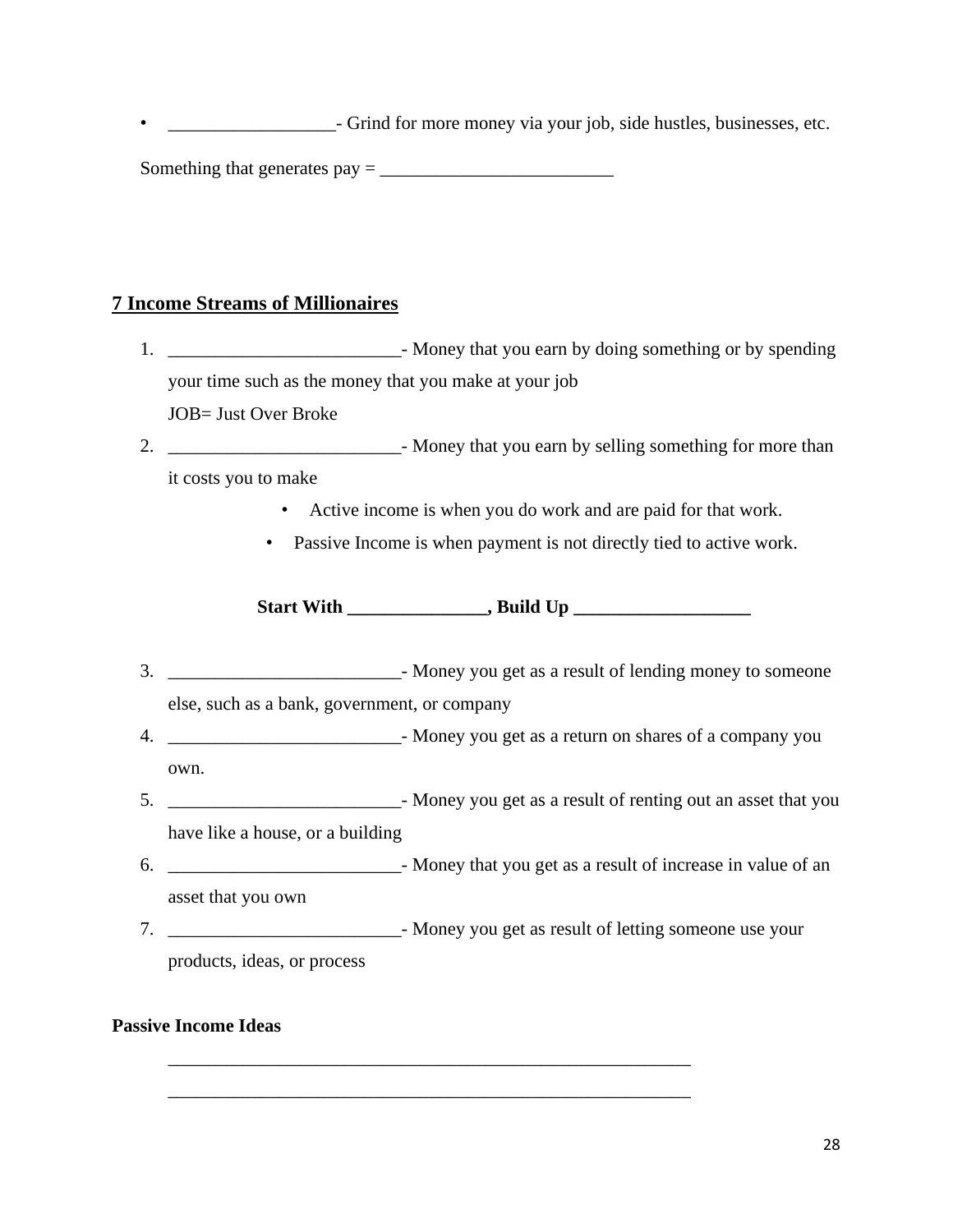# **Save To Invest**

What percentage of Americans are living pay check to pay check?

 $\frac{9}{6}$ 

What percentage of Americans have less than \$1000 in savings?

 $\frac{9}{2}$ 

**Ways to Save More?** 

## **Savings Apps:**

- OfferUp
- Skiplagged
- Search for flights incognito mode
- RetailMeNot
- Ibotta
- Captial One Quicksilver Card
- Chase Freedom Unlimited Card

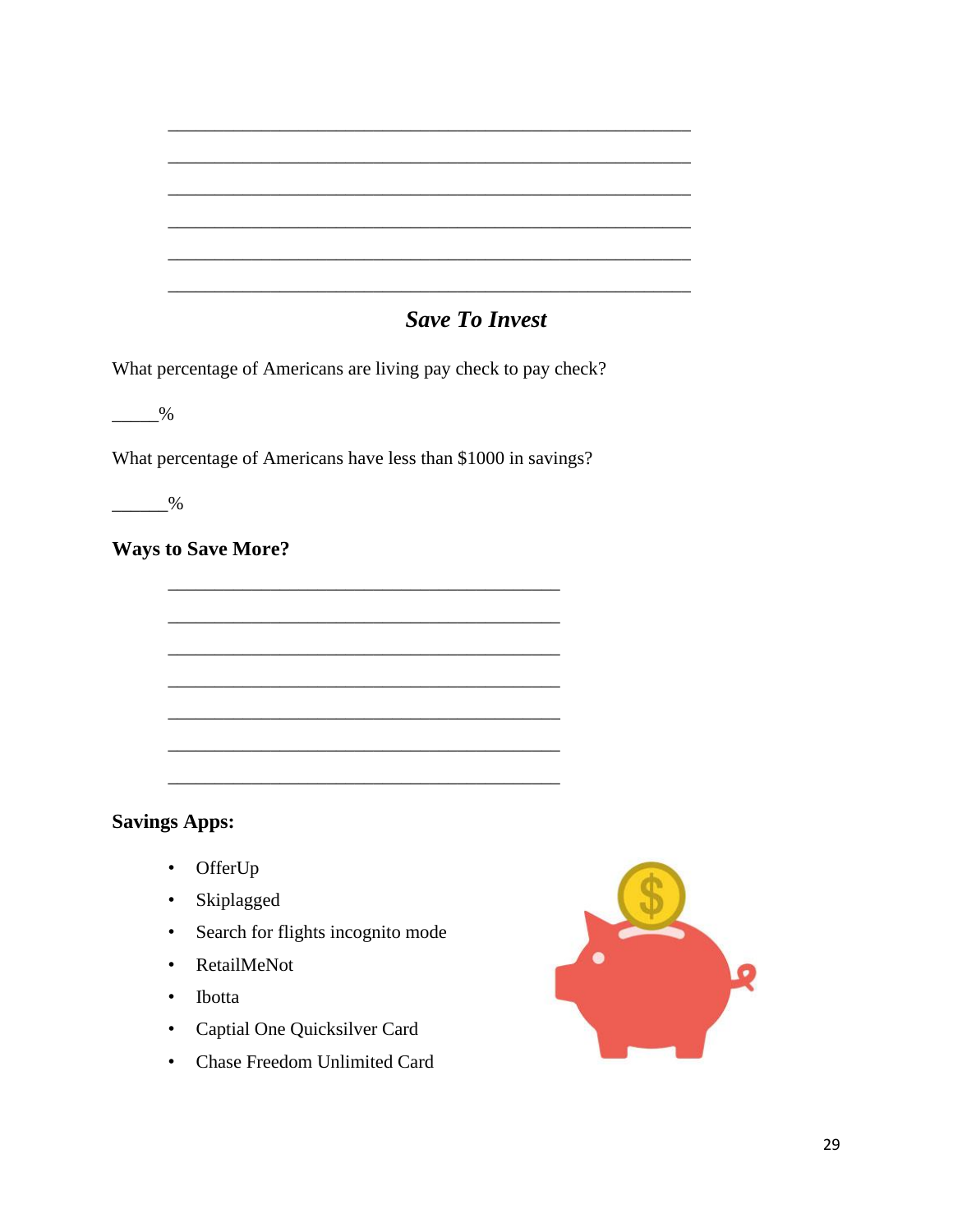## **Types of Accounts**

#### **Checking Accounts**

• A bank account that allows easy access to your money via cards, checks, and withdrawals

#### **Savings Accounts**

• A bank account where you can store money you don't need right away but keep it easily accessible

#### **Money Market Accounts**

• Essentially a hybrid between a checking and savings account

## **APY**

 $APY=$ 

- Basically your interest rate you are receiving yearly
- Rate of return earned on a savings account
- So, if you have \$100 dollars in a checking account with a .06% APY, you would make 6 cents over the course of the first year.

#### **Inflation**

**\_\_\_\_\_\_\_\_\_\_\_\_\_** = The general increase of prices of goods and services

• Means more money will be needed to make purchases and the same amount of money will get a lower amount of the same good or service over time

#### **Investing**

- "The process of laying out money now to receive more money
- Warren Buffet
- Working smarter and not harder

 $\overline{\phantom{a}}$ 

• Investing requires prioritizing our financial future over our present desires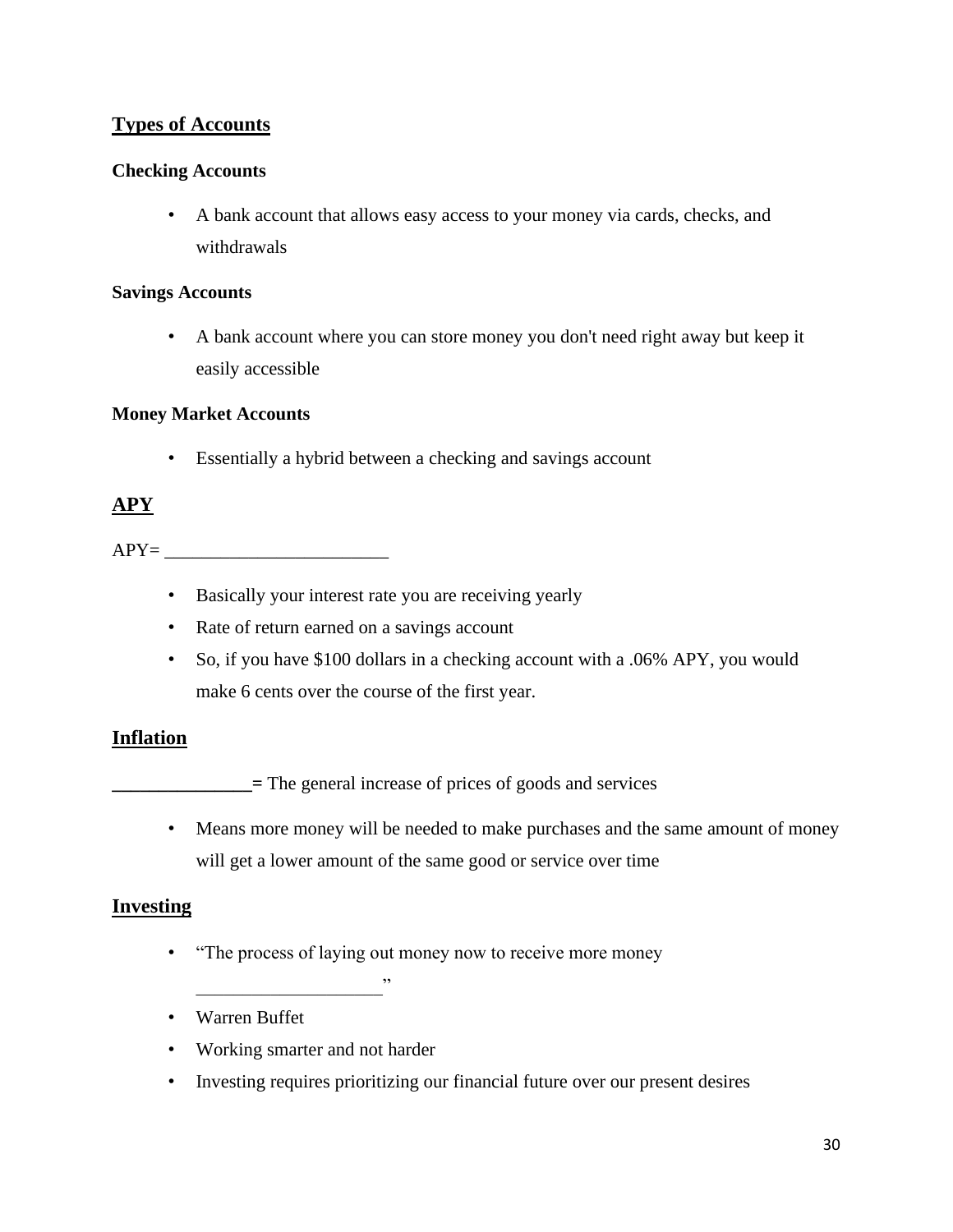## **Time**

- Because we are young, \_\_\_\_\_\_\_\_\_\_ is our biggest asset.
- \_\_\_\_\_\_\_\_\_\_ gives us the ability to utilize what Albert Einstein described as the "Eight" Wonder of the World":

**\_\_\_\_\_\_\_\_\_\_\_\_\_\_\_\_\_\_\_\_\_\_\_\_\_\_\_\_\_\_\_**

• It is similar to the "snowball" effect allowing your funds to build up itself as your interest earns money on top of previously earned interest. (exponential growth)

#### **Risk Tolerance/ Risk Reward**

#### **Risk Tolerance**

• The amount of risk an investor is comfortable taking or degree of uncertainty that an investor is able to handle

#### **Risk Vs. Reward**

• Your risk/reward tradeoff is the prospective reward an investor can earn, for every dollar he or she risks on an investment

#### **Rule of 72/Rate of Return**

#### **Rate of Return**

• Return is the profit or loss of an investment

#### **Rule of 72**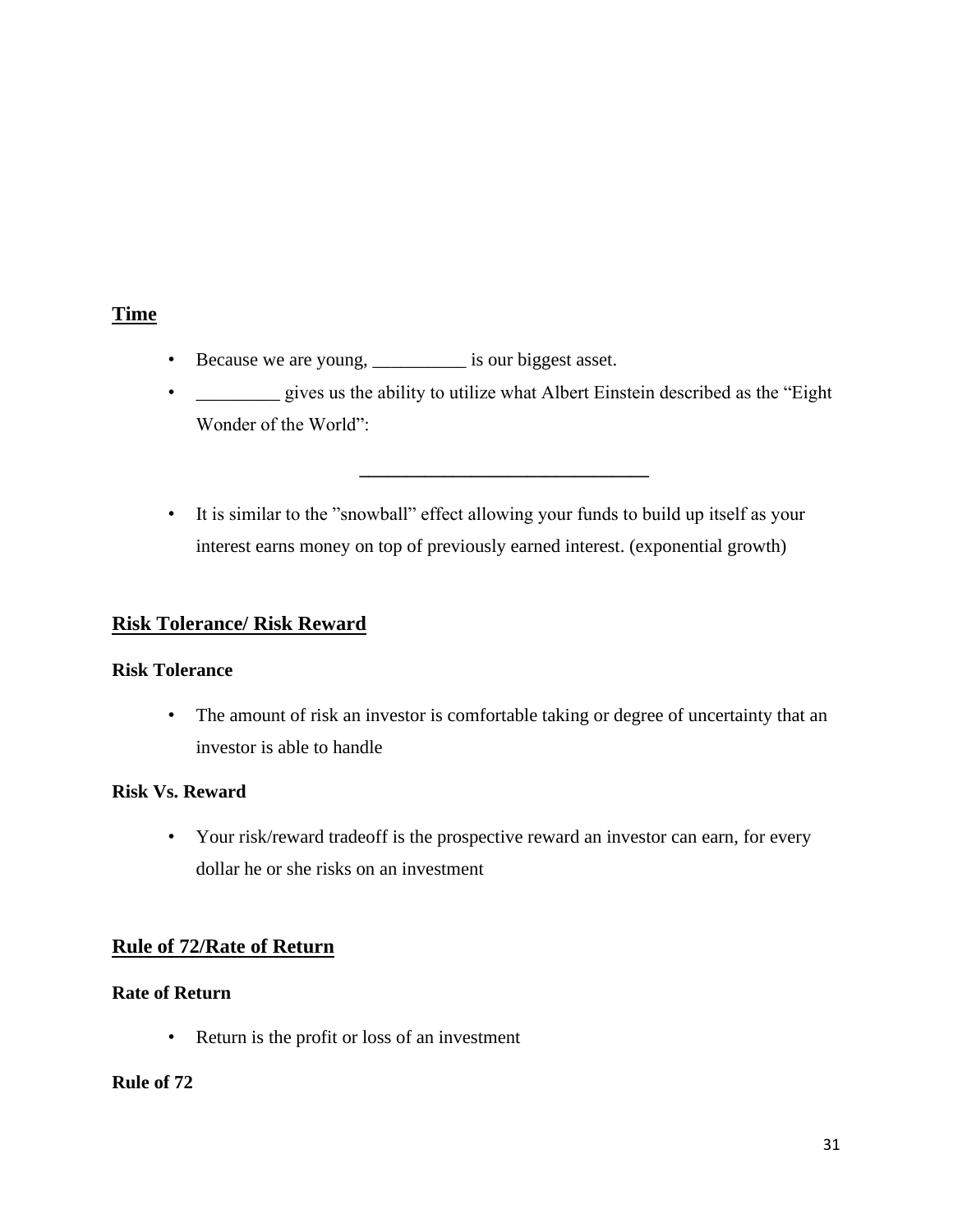# 72  $\overline{z}$

## **Types of Investments**

#### **Bonds**

• Fixed income investment in which an investor loans money to an entity

#### **Stocks**

• A \_\_\_\_\_\_\_\_\_\_\_\_\_\_\_\_\_\_\_\_\_\_ of a company

#### **Mutual Funds**

• Investments that pool your money together with other investors

#### **Real Estate Investments**

• Making money from \_\_\_\_\_\_\_\_\_\_\_\_\_\_\_\_\_\_\_\_\_\_\_\_\_

#### **Cryptocurrency**

• Digital assets designed to work as methods of financial transactions (Bitcoin, Ethereum, Ripple)

#### **Forex**

• Global decentralized over-the-counter market trading of currencies

#### **Retirement Accounts**

#### **401(k) or 403(b)**

• Retirement savings plan sponsored by an employer

#### **Traditional IRA**

• Allows individuals to direct pretax income towards investments that can grow taxdeferred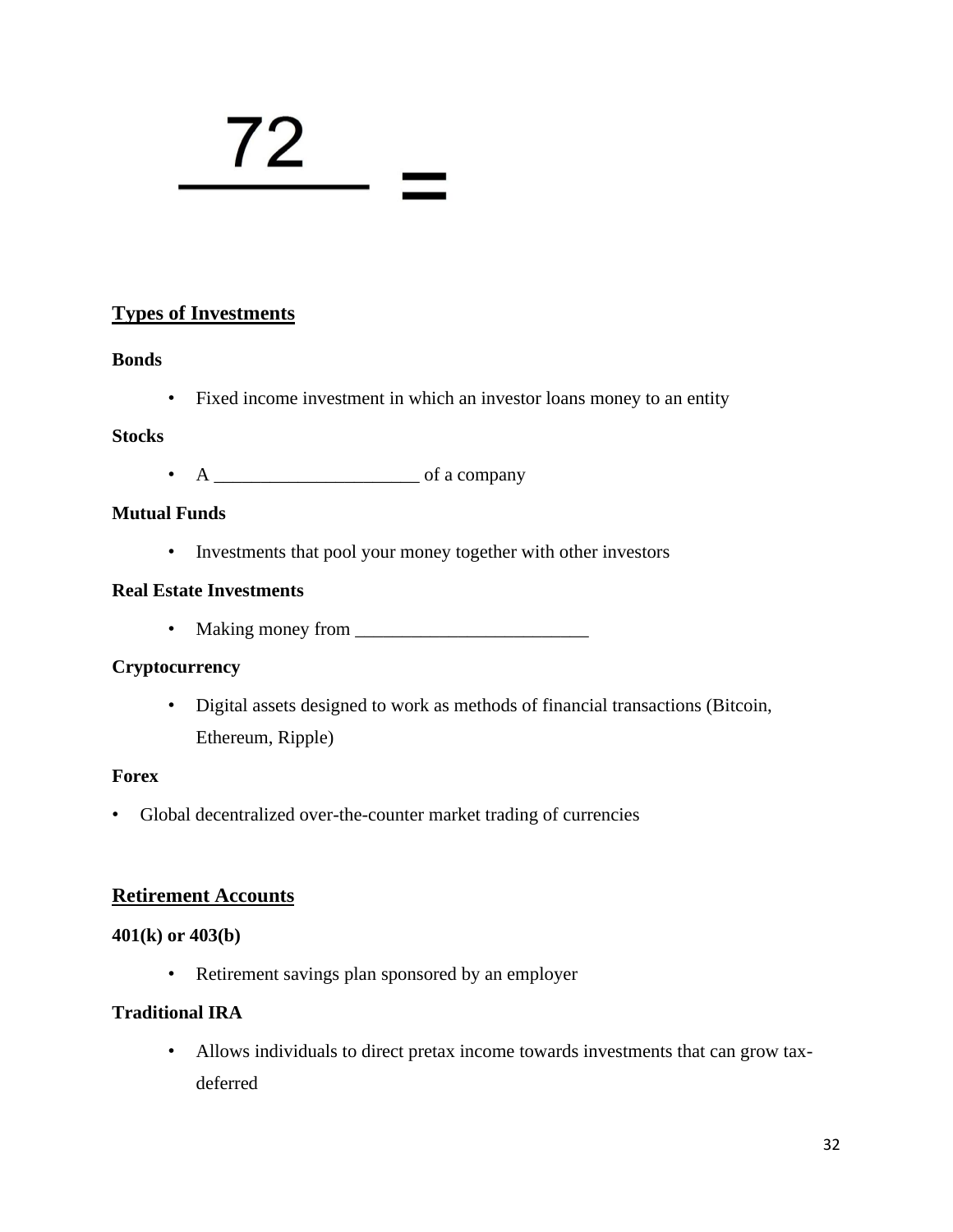#### **Roth IRA**

• Special retirement account that you fund with post-tax income

#### **SEP IRA**

• Simplified employee pension, used primarily by the self-employed or small business owners

## **Investment Account Tips**

#### **Vesting**

• Your portion of ownership in money or assets contributed

#### **Liquidity**

• The availability of your assets

#### **Contribution Limits**

• The amounts of money you are allowed to contribute to an account

#### **Matching Plans**

• Free \$\$ -Take advantage of all employer matching promises

#### **Investing Tips**

- 1. Buy low, \_\_\_\_\_\_\_\_\_\_\_\_
- 2. Do your research
- 3. Adopt a \_\_\_\_\_\_\_\_\_\_\_\_\_\_\_\_\_\_\_\_\_\_\_
- 4. Don't panic or become too emotional
- 5. Diversify your portfolio to \_\_\_\_\_\_\_\_\_\_\_\_\_\_\_\_\_\_\_\_
- 6. Be open-minded
- 7. Understand \_\_\_\_\_\_\_\_\_\_\_\_\_\_\_\_\_\_\_\_\_\_\_
- 8. Start early! Invest now!